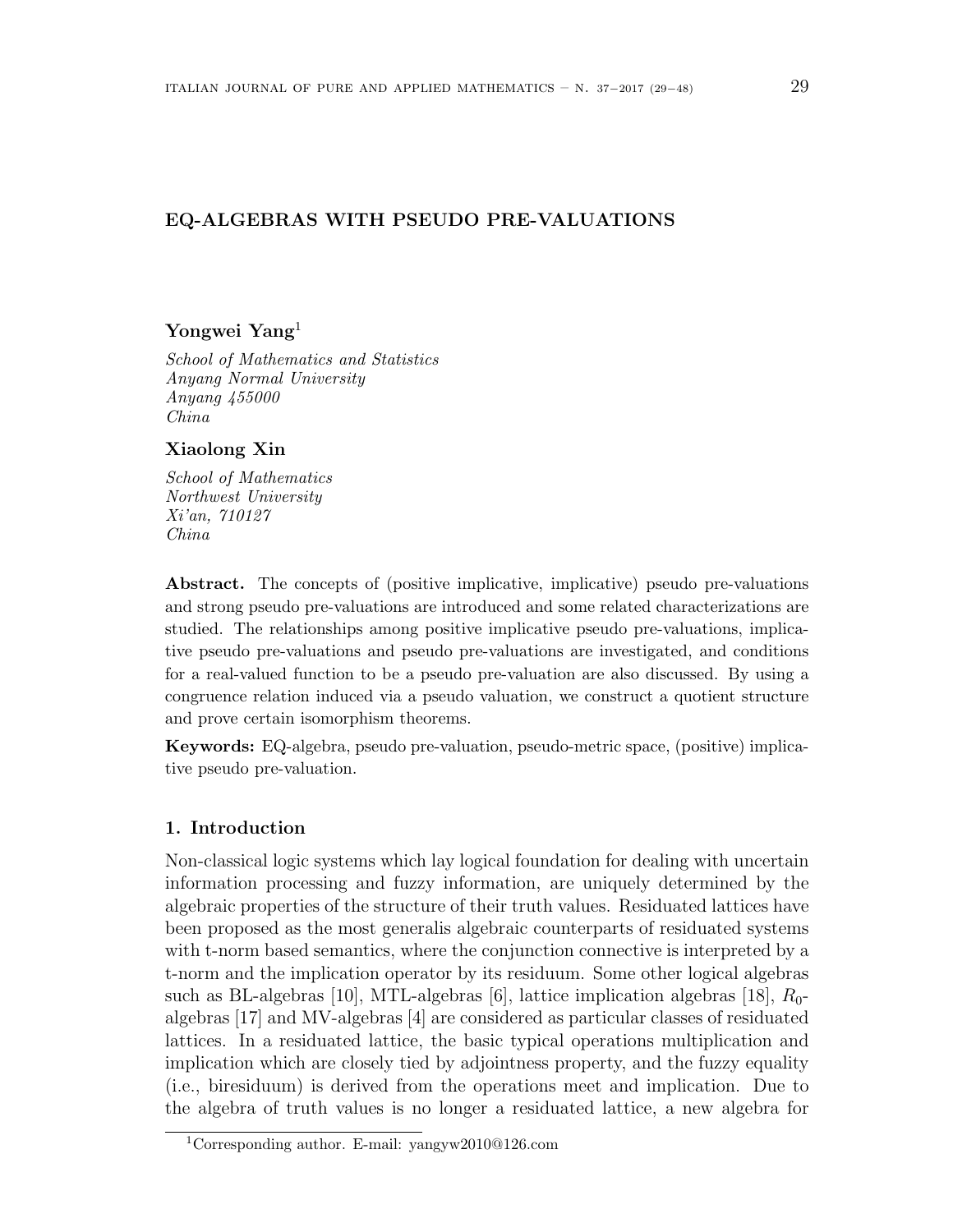the fuzzy theory which called an  $EQ$ -algebra [16] was proposed by Novák and De Baets.

EQ-algebras provide a possibility to develop fuzzy logics with the basic connective being a fuzzy equality instead of an implication. In EQ-algebras, there are three primitive operations—meet, multiplication and a fuzzy equality, and residuum and multiplication are no more closely tied by the adjunction. The implication *→* in EQ-algebras is defined directly from fuzzy equality *∼* by the formula  $x \to y = (x \land y) \sim x$ . Since the equation holds also for the biresiduum, thus each residuated lattice can be seen as an EQ-algebra but not vice versa. From these points of view, it is known that the notion of EQ-algebras generalizes that of commutative residuated lattices, so it is interesting to investigate the properties of EQ-algebras. EI-Zekey [7] introduced the notion of prelinear ordered EQ-algebras which were proved to be lattice EQ-algebras, and he also characterized the representable good EQ-algebras. As a continuation of good EQ-algebras, [8] studied the prefilters and filters of separated EQ-algebras. Ma and Hu [15] investigated the compatibility of multiplication w.r.t. the fuzzy equality in an arbitrary EQalgebra and characterized compatible EQ-algebras by using special GLE-algebras. Since EQ-algebras are generalize form of residuated lattices, [14] extended some notions of residuated lattices to EQ-algebras, then the notions of implicative and positive implicative prefilters of EQ-algebras were proposed. Moreover, based on the fuzzy set theory it is meaningful to study the related fuzzy structures of prefilters in EQ-algebras [19, 1, 11].

Recently, Buşneag [2] defined pseudo-valuation on a Hilbert algebra, and proved that every pseudo-valuation induces a pseudo metric on a Hilbert algebra. Later he gave the notions of pseudo-valuations (valuations) on residuated lattices, and proved some theorems of extension for pseudo-valuations [3]. By using a pseudo-metric induced by a pseudo valuation on BCI-algebra [5], Ghorbani [9] introduced a congruence relation and defined the quotient algebra. Following the research of Jun et al. [12, 13], [20] investigated related characterizations of (implicative) pseudo-valuations on *R*0-algebras, and showed that a pseudovaluation on  $R_0$ -algebras is Boolean if and only if it is implicative.

In the paper, we discuss a theoretical approach of the algebraic system in  $EQ$ -algebras by using the Buşneag's model. We introduce notions of (positive implicative, implicative) pseudo pre-valuations and strong pseudo pre-valuations, then investigate some characterizations of them. A congruence relation on an EQalgebra is constructed by using a pseudo-metric induced via a pseudo valuation. Furthermore, we construct a quotient structure related to the congruence relation and prove certain isomorphism theorems.

## **2. Preliminaries**

In this section, we give the basic definitions and results of EQ-algebras that are useful for subsequent discussions.

An algebra  $(L, \wedge, \otimes, \sim, 1)$  of type  $(2, 2, 2, 0)$  is called an EQ-algebra if it satisfies the following axioms: for all  $x, y, s, t \in L$ ,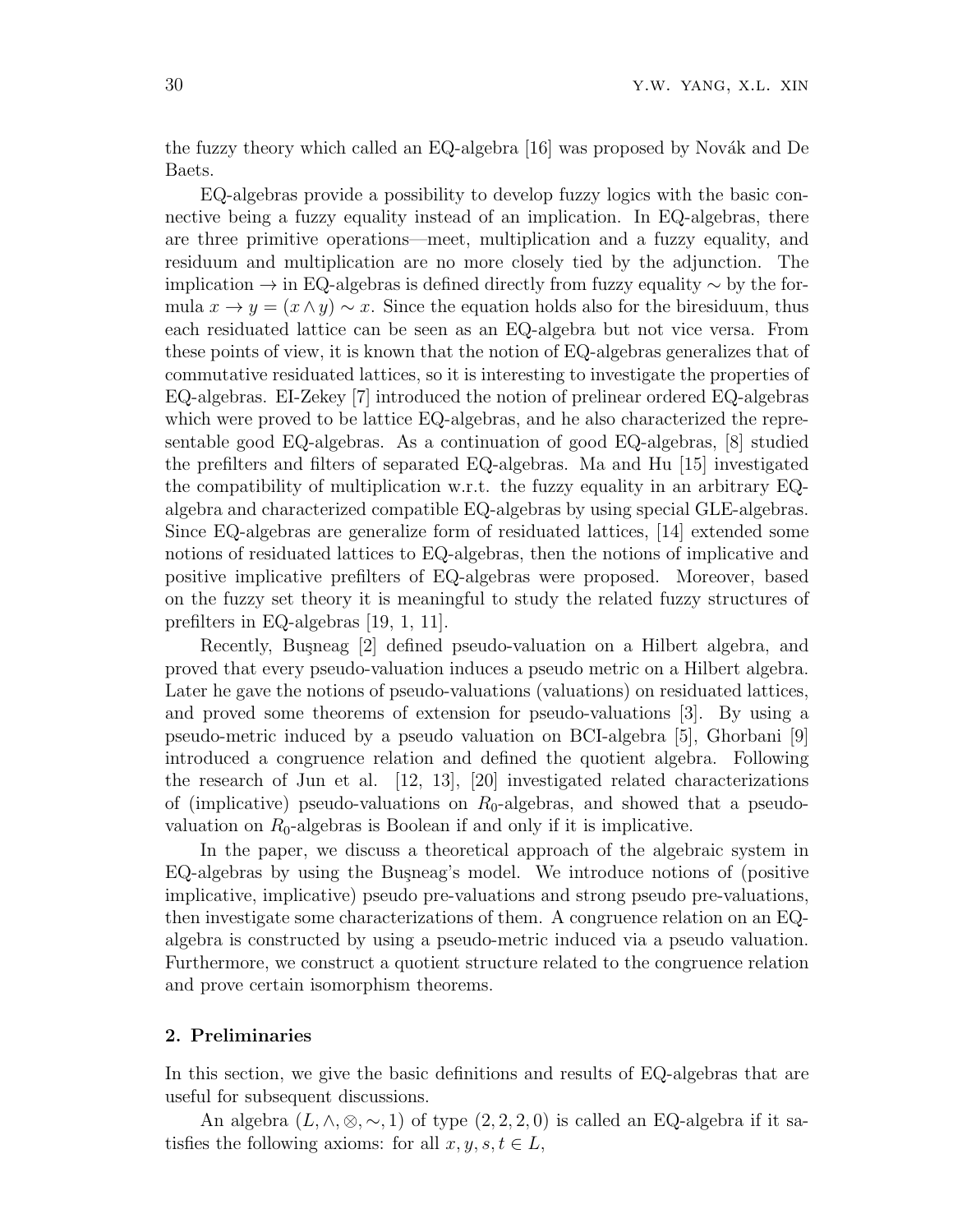- $(E1)$   $(L, \wedge, 1)$  is a  $\wedge$ -semilattice with top element 1,
- (E2)  $(L, \otimes, 1)$  is a commutative monoid and  $\otimes$  is isotone with respect to  $\leq$ , where  $x \leq y$  if and only if  $x \wedge y = x$ ,
- (E3)  $x \sim x = 1$ ,
- $(E4)$   $((x \wedge y) \sim s) \otimes (t \sim x) \leq s \sim (t \wedge y),$
- $(E5)$   $(x \sim y) \otimes (s \sim t) < (x \sim s) \otimes (y \sim t),$
- $(E6)$   $(x \wedge y \wedge s) \sim x \leq (x \wedge y) \sim x$ ,
- $(E7)$   $x \otimes y \leq x \sim y$ .

In what follows, *L* is an EQ-algebra unless otherwise specified. For any  $x, y \in L$ , we put  $x \to y = (x \land y) \sim x$  and  $\tilde{x} = x \sim 1$ .

**Definition 2.1** [16] An EQ-algebra *L* is called

- (1) a good EQ-algebra if  $\tilde{x} = x$  for any  $x \in L$ ;
- (2) a separated EQ-algebra if  $x \sim y = 1$  implies  $x = y$  for any  $x, y \in L$ ;
- (3) a residuated EQ-algebra if  $x \otimes y \leq z$  if and only if  $x \leq y \rightarrow z$  for any  $x, y, z \in L$ ;
- (4) an involutive EQ-algebra, if L contains a bottom element 0, and  $\neg\neg x = x$ holds for any  $x \in L$ , where  $\neg x = x \sim 0 = x \rightarrow 0$ .

**Remark 2.2** Let  $(L, \wedge, \vee, \otimes, \Rightarrow, 0, 1)$  be a residuated lattice. For any  $x, y \in L$ , we define  $x \sim y = (x \Rightarrow y) \wedge (y \Rightarrow x)$ , then  $(L, \wedge, \otimes, \sim, 1)$  is a residuated EQ-algebra ([16]). In general, a residuated EQ-algebra may not be a residuated lattice ([8]), however residuated lattices are proper classes of EQ-algebras ([14]).

**Proposition 2.3** [16],[8] *Let*  $(L, \wedge, \otimes, \sim, 1)$  *be an EQ-algebra. Then the following assertions are valid: for any*  $x, y, z \in L$ *,* 

- (1)  $x \sim y = y \sim x$ ,  $x \sim y \leq x \rightarrow y$ ,  $x \leq y \rightarrow x$ ,  $x \otimes y \leq x \wedge y$ ;
- (2)  $(x \sim y) \otimes (y \sim z) \leq x \sim z$ ,  $(x \rightarrow y) \otimes (y \rightarrow z) \leq x \rightarrow z$ ;
- (3)  $x \sim y \leq (x \sim z) \sim (y \sim z)$ ,  $x \sim y \leq (x \wedge z) \sim (y \wedge z)$ .
- (4)  $x \to y \le (y \to z) \to (x \to z)$ ,  $x \to y \le (z \to x) \to (z \to y)$ ;
- (5)  $x \to y = x \to (x \land y)$ ,  $x \to y \leq (x \land z) \to (y \land z)$ ;
- (6)  $x < y$  implies  $x \rightarrow y = 1$ ,  $x \sim y = y \rightarrow x$ ,  $y \rightarrow z < x \rightarrow z$  and  $z \rightarrow x \leq z \rightarrow y$ ;
- $(7)$   $(x \rightarrow y) \otimes (y \rightarrow x) \leq x \sim y$ .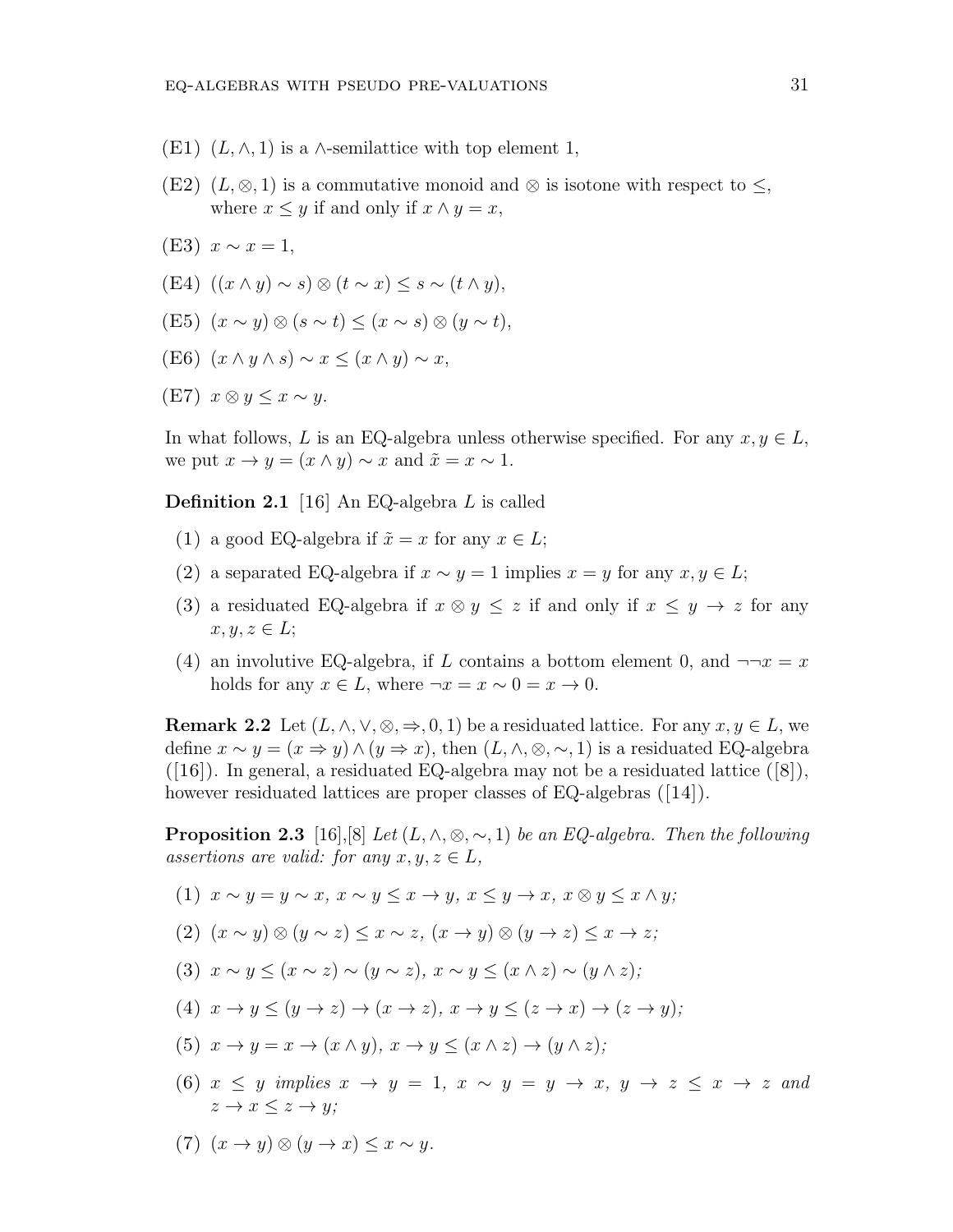**Lemma 2.4** [16],[14] *Let L be a good EQ-algebra. Then we have, for any x, y, z∈L,*

- $(1)$   $x \leq (x \to y) \to y, \ x \leq (x \sim y) \sim y,$
- $(2)$   $x \rightarrow (y \rightarrow z) = y \rightarrow (x \rightarrow z) \leq (x \otimes y) \rightarrow z$ ,
- $(3)$   $x \otimes (x \rightarrow y) \leq x \wedge y$ .

**Lemma 2.5** [16], [8], [1] *Let L be an EQ-algebra. Then the following conditions are equivalent:*  $x, y, z \in L$ *,* 

- (1) *L is residuated;*
- (2) *L is good and*  $x \to y \leq (x \otimes z) \to (y \otimes z)$ ;
- (3) *L is separated and*  $(x \otimes y) \rightarrow z = x \rightarrow (y \rightarrow z)$ *.*

In what follows, we recall some types of prefilters in EQ-algebras.

**Definition 2.6** [8, 14, 19] *Let F be a nonempty subset of L. Then F is called:*

- (1) *a prefilter of L if it satisfies for any*  $x, y \in L$ , (F1)  $1 \in F$ ; (F2)  $x \in F$ ,  $x \to y \in F$  *imply*  $y \in F$ *; if a prefilter*  $F$  *satisfies* (F3)  $x \to y \in F$  *implies*  $(x \otimes z) \rightarrow (y \otimes z) \in F$  *for any*  $x, y, z \in L$ *, then F is called a filter of L.*
- (2) *a positive implicative prefilter of L if F is a prefilter of L and it satisfies*  $(F4)x \to (y \to z) \in F$  and  $x \to y \in F$  imply  $x \to z \in F$  for any  $x, y, z \in L$ .
- (3) *an implicative prefilter of L if it satisfies* (F1) *and* (F5)  $z \rightarrow ((x \rightarrow y) \rightarrow x) \in F$  $and z \in F$  *imply*  $x \in F$  *for any*  $x, y, z \in L$ *.*

**Definition 2.7** [8] Let *L*, *L'* be EQ-algebras. A function  $f: L \to L'$  satisfying  $f(1) = 1'$  (where 1 and 1' are the top elements of *L* and *L'*, respectively) is called a homomorphism if  $f(a \Box b) = f(a) \Box' f(b)$ , where  $\Box \in \{\land, \otimes, \sim\}$  in *L* and *′ ∈ {∧′ , ⊗′ , ∼′}* in *L ′* . The order is clearly stable under homomorphism because it is defined by using meet.

## **3. Pseudo pre-valuations on EQ-algebras**

In the section, we introduce the notion of pseudo pre-valuations, and give some characterizations of a pseudo pre-valuation on EQ-algebras. By discussing the concept of pseudo-metrics induced by pseudo pre-valuations, we obtain that the binary operations on EQ-algebras are uniformly continuous.

**Definition 3.1** Let  $\varphi: L \to R$  be a real-valued function, where R is the set of all real numbers. Then  $\varphi$  is called a pseudo pre-valuation on L if it satisfies the following conditions: for any  $x, y \in L$ ,

$$
(1) \ \varphi(1) = 0,
$$

(2)  $\varphi(y) \leq \varphi(x) + \varphi(x \to y).$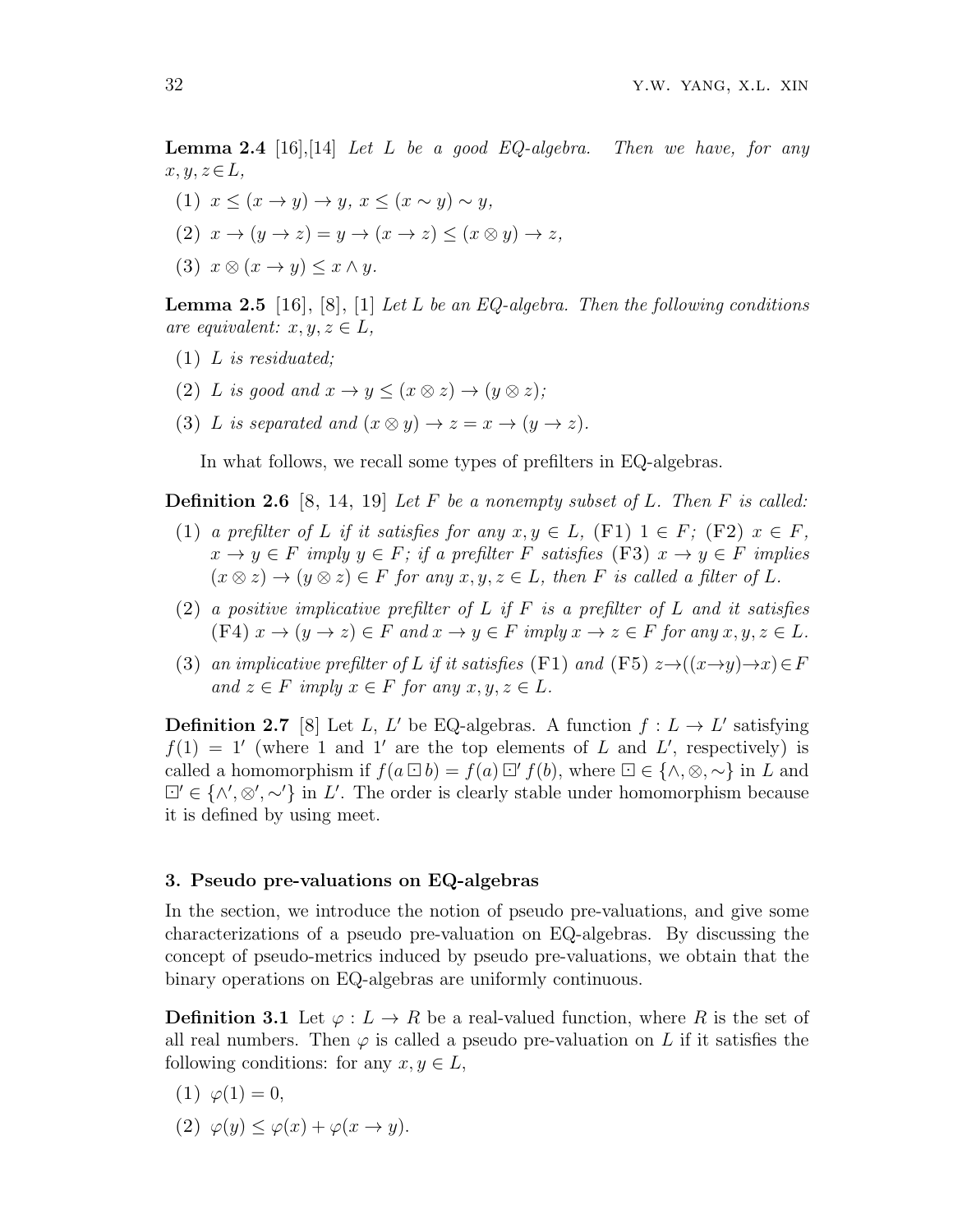If a real-valued function  $\varphi : L \rightarrow R$  satisfies conditions (1) and (3)  $\varphi(y)$  +  $\varphi(y\rightarrow x) = \varphi(x) + \varphi(x\rightarrow y)$ , then  $\varphi$  is said to be a strong pseudo pre-valuation on *L*.

Let  $\varphi$  be a pseudo pre-valuation on *L*.  $\varphi$  is said to be a pseudo valuation on *L* if  $\varphi((x \otimes z) \to (y \otimes z)) \leq \varphi(x \to y)$  for any  $x, y, z \in L$ . A strong pseudo pre-valuation  $\varphi$  is called a strong pseudo valuation if  $\varphi$  is a pseudo valuation. A pseudo pre-valuation  $\varphi$  is called a pre-valuation if  $\varphi(x) = 0$  implies  $x = 1$ .

From the definitions of pseudo pre-valuations and strong pseudo pre-valuations, it is easy to see that a strong pseudo pre-valuation is pseudo pre-valuation, however the converse is not true in general.

**Example 3.2** Let  $L = \{0, a, b, 1\}$  be a chain with Cayley tables as follows:

| $\otimes$   0 a b 1 |  |                                                 |  | $\sim$ 0 a b 1 |                                   |  | $\rightarrow$ 0 a b 1              |  |                                 |  |
|---------------------|--|-------------------------------------------------|--|----------------|-----------------------------------|--|------------------------------------|--|---------------------------------|--|
|                     |  | $0 \mid 0 \quad 0 \quad 0 \quad 0$              |  |                | $0 \mid 1 \text{ a } 0 \mid 0$    |  | $0 \mid 1 \quad 1 \quad 1 \quad 1$ |  |                                 |  |
|                     |  | $a \mid 0 \quad 0 \quad 0 \quad a$              |  |                | $a \mid a \mid 1 \quad a \quad a$ |  |                                    |  | $a \mid a \mid 1 \mid 1 \mid 1$ |  |
|                     |  | $b \begin{pmatrix} 0 & 0 & 0 & b \end{pmatrix}$ |  |                | $b \mid 0$ a 1 b                  |  |                                    |  | $b \mid 0$ a 1 1                |  |
|                     |  | $1 \mid 0$ a b 1                                |  |                | $1 \mid 0$ a b 1                  |  |                                    |  | $1 \vert 0$ a b 1               |  |

One can check that  $(L, \wedge, \otimes, \sim, 1)$  is an EQ-algebra. Define  $\varphi : L \rightarrow R$  by  $\varphi(0)=0$ ,  $\varphi(a) = 5, \varphi(b) = 2, \varphi(1) = 0.$  Routine calculation shows that  $\varphi$  is a pseudo pre-valuation but  $\varphi$  is not a strong pseudo pre-valuation since  $\varphi(a) + \varphi(a \to b) =$  $5 \neq 7 = \varphi(b) + \varphi(b \rightarrow a).$ 

The following example shows that strong pseudo pre-valuations on EQ-algebras exist.

**Example 3.3** Let  $L = \{0, a, b, c, d, 1\}$  be a chain with Cayley tables as follows:

| $\otimes$        | 0                | $\rm{a}$         | $\mathbf b$      | $\mathbf{C}$     | $\mathbf d$      | $\mathbf{1}$     |              |              |              |              | $\boldsymbol{0}$ | $\mathbf{a}$ | $\mathbf b$      | $\mathbf c$      | $\mathbf d$      | $\mathbf{1}$ |
|------------------|------------------|------------------|------------------|------------------|------------------|------------------|--------------|--------------|--------------|--------------|------------------|--------------|------------------|------------------|------------------|--------------|
| $\boldsymbol{0}$ | 0                | 0                | $\boldsymbol{0}$ | $\boldsymbol{0}$ | $\boldsymbol{0}$ | $\overline{0}$   |              |              | 0            |              | 1                | 0            | $\boldsymbol{0}$ | $\boldsymbol{0}$ | $\boldsymbol{0}$ | $\theta$     |
| $\mathbf{a}$     | $\boldsymbol{0}$ | $\theta$         | $\boldsymbol{0}$ | $\boldsymbol{0}$ | $\boldsymbol{0}$ | $\rm{a}$         |              |              | $\mathbf{a}$ |              | $\boldsymbol{0}$ | $\mathbf{1}$ | $\mathbf d$      | $\mathbf d$      | $\mathbf d$      | $\mathbf d$  |
| $\mathbf b$      | $\boldsymbol{0}$ | $\boldsymbol{0}$ | $\rm{a}$         | $\rm{a}$         | $\rm{a}$         | $\mathbf b$      |              |              | b            |              | $\boldsymbol{0}$ | $\rm d$      | $\mathbf{1}$     | $\mathbf d$      | $\mathbf d$      | $\mathbf d$  |
| $\mathbf C$      | $\boldsymbol{0}$ | $\boldsymbol{0}$ | $\rm{a}$         | $\boldsymbol{0}$ | $\rm{a}$         | $\mathbf c$      |              |              | $\mathbf{C}$ |              | $\boldsymbol{0}$ | $\mathbf d$  | $\mathbf d$      | $\mathbf{1}$     | $\mathbf d$      | $\mathbf d$  |
| $\rm d$          | $\boldsymbol{0}$ | $\boldsymbol{0}$ | $\rm{a}$         | $\rm{a}$         | $\rm{a}$         | $\mathbf d$      |              |              | $\mathbf d$  |              | $\boldsymbol{0}$ | $\mathbf d$  | $\mathbf d$      | $\mathbf d$      | $\mathbf{1}$     | $\mathbf{1}$ |
| $\mathbf{1}$     | $\boldsymbol{0}$ | $\rm{a}$         | $\mathbf b$      | $\mathbf C$      | $\mathbf d$      | $\mathbf{1}$     |              |              | $\mathbf{1}$ |              | $\boldsymbol{0}$ | $\mathbf d$  | $\mathbf d$      | $\mathbf d$      | $\mathbf{1}$     | $\mathbf{1}$ |
|                  |                  |                  |                  |                  |                  |                  |              |              |              |              |                  |              |                  |                  |                  |              |
|                  |                  |                  |                  |                  |                  | $\boldsymbol{0}$ | $\rm{a}$     | $\mathbf b$  | $\mathbf c$  | $\mathbf d$  |                  | $\mathbf{1}$ |                  |                  |                  |              |
|                  |                  |                  |                  | $\overline{0}$   |                  | $\mathbf{1}$     | 1            | 1            | 1            | 1            |                  | 1            |                  |                  |                  |              |
|                  |                  |                  |                  | $\mathbf{a}$     |                  | $\overline{0}$   | $\mathbf{1}$ | 1            | $\mathbf{1}$ | 1            |                  | 1            |                  |                  |                  |              |
|                  |                  |                  |                  | $\mathbf b$      |                  | $\boldsymbol{0}$ | $\mathbf d$  | $\mathbf{1}$ | $\mathbf{1}$ | 1            |                  | 1            |                  |                  |                  |              |
|                  |                  |                  |                  | $\mathbf c$      |                  | $\boldsymbol{0}$ | $\mathbf d$  | $\rm d$      | $\mathbf{1}$ | $\mathbf 1$  |                  | 1            |                  |                  |                  |              |
|                  |                  |                  |                  | $\rm d$          |                  | $\boldsymbol{0}$ | $\mathbf d$  | $\rm d$      | $\mathbf d$  | $\mathbf{1}$ |                  | $\mathbf{1}$ |                  |                  |                  |              |
|                  |                  |                  |                  | $\mathbf 1$      |                  | $\boldsymbol{0}$ | $\mathbf d$  | $\mathbf d$  | $\mathbf d$  | $\mathbf{1}$ |                  | 1            |                  |                  |                  |              |
|                  |                  |                  |                  |                  |                  |                  |              |              |              |              |                  |              |                  |                  |                  |              |

Then  $(L, \wedge, \otimes, \sim, 1)$  is an EQ-algebra. Define a function  $\varphi : L \to R$  as follows:  $\varphi(0) = 3$ ,  $\varphi(a) = \varphi(b) = \varphi(c) = \varphi(d) = \varphi(1) = 0$ . One can check that  $\varphi$  is a strong pseudo pre-valuation on *L*.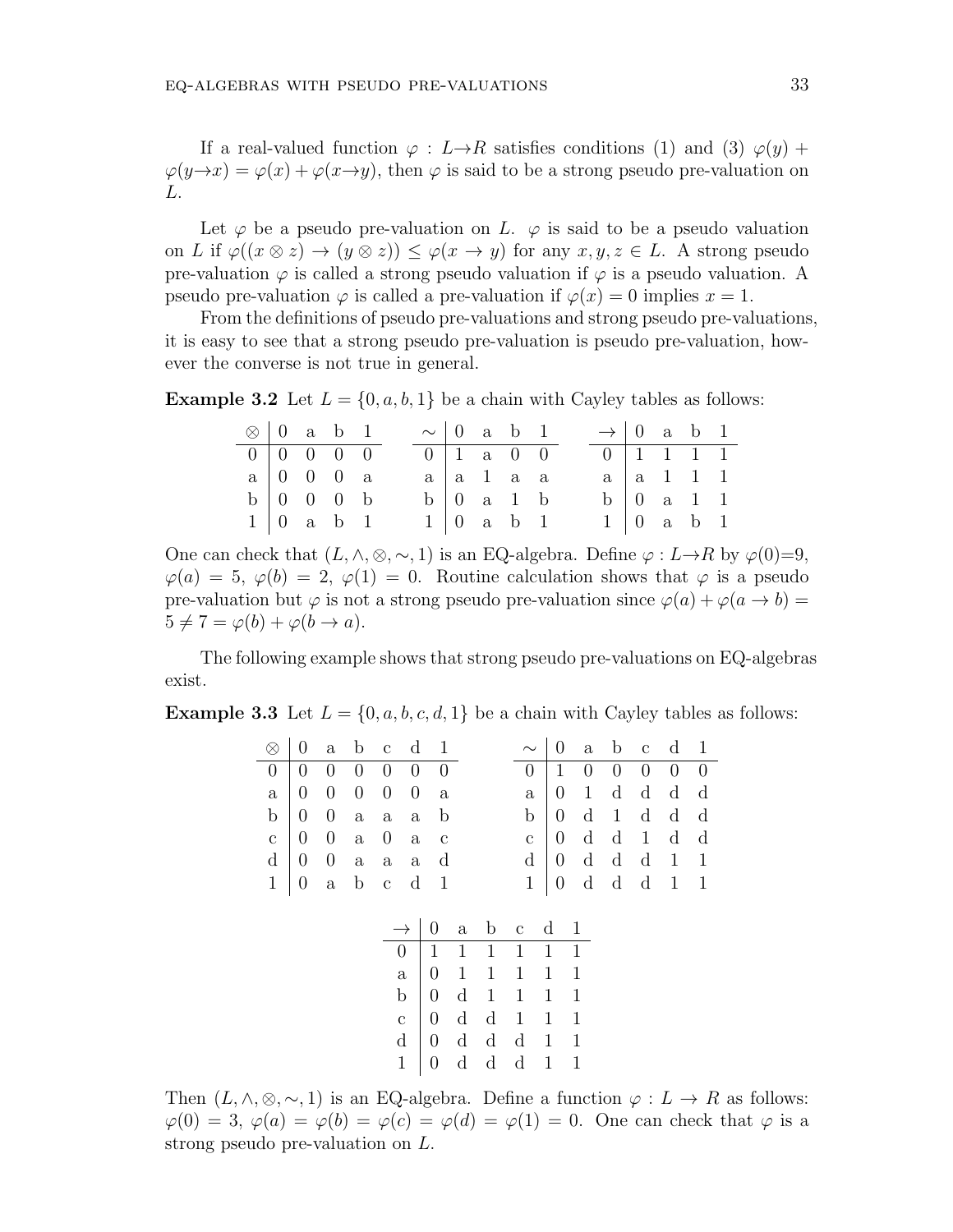**Proposition 3.4** Let  $\varphi$  be a real-valued function on L. If  $\varphi$  is a pseudo pre*valuation on L, then the following properties hold: for any*  $x, y \in L$ *,* 

- (1)  $x \leq y$  *implies that*  $\varphi(y) \leq \varphi(x)$ ;
- (2)  $0 < \varphi(x)$ ;
- (3)  $\varphi(x \to y) \leq \varphi(y)$ ,  $\varphi(x) = \varphi(1 \to x)$ .

**Proof.** (1) Let  $x, y \in L$  such that  $x \leq y$ , then  $x \to y = 1$ , we obtain that

$$
\varphi(y) \le \varphi(x) + \varphi(x \to y) = \varphi(x) + \varphi(1) = \varphi(x) + 0 = \varphi(x).
$$

(2) For any  $x \in L$ , we have

$$
0 = \varphi(1) \le \varphi(x \to 1) + \varphi(x) = \varphi(x).
$$

(3) Since  $y \leq x \to y$ , thus  $\varphi(x \to y) \leq \varphi(y)$ . Obviously,  $\varphi(1 \to x) \leq \varphi(x)$ . Notice  $\varphi$  is a pseudo pre-valuation on *L*, we have  $\varphi(x) \leq \varphi(1) + \varphi(1 \to x) = \varphi(1 \to x)$ , thus  $\varphi(1 \to x) = \varphi(x)$  $\blacksquare$ 

**Proposition 3.5** Let L be an EQ-algebra with a bottom element 0 and  $\varphi$  a real*valued function on L.* If  $\varphi$  *is a strong pseudo pre-valuation on L, then we have: for any*  $x, y \in L$ *,* 

- (1)  $x \leq y$  *implies that*  $\varphi(x \sim y) = \varphi(y \rightarrow x) = \varphi(x) \varphi(y)$ ,
- (2)  $\varphi(x) + \varphi(\neg x) = \varphi(0)$ ,
- (3)  $\varphi(\neg\neg x) = \varphi(x) = \varphi(\tilde{x})$ .

**Proof.** (1) Assume that  $x \leq y$ , then  $x \to y = 1$ , and so  $\varphi(x \to y) = 0$ , therefore  $\varphi(y \to x) = \varphi(x) - \varphi(y) + \varphi(x \to y) = \varphi(x) - \varphi(y)$ . Notice that  $y \to x = x \sim y$ , thus (1) holds.

(2) Since  $\neg x = x \sim 0$ , then  $\varphi(\neg x) = \varphi(0) - \varphi(x)$ , and thus  $\varphi(x) + \varphi(\neg x) = \varphi(0)$ .

(3)  $\varphi(\neg\neg x) = \varphi(x)$  is immediately from (2). Consider that  $\tilde{x} = x \sim 1$ , we get that  $\varphi(\tilde{x}) = \varphi(x) - \varphi(1) = \varphi(x)$ , thus (3) is valid.

For any real-valued function  $\varphi$  on *L*, we consider the following set

$$
\varphi_* := \{ x \in L | \varphi(x) = 0 \}.
$$

**Theorem 3.6** Let  $\varphi$  be a pseudo pre-valuation on L. Then the set  $\varphi_*$  is a prefilter *of L* which is called the prefilter induced by the pseudo pre-valuation  $\varphi$ . If *L* is a *residuated EQ-algebra, then*  $\varphi_*$  *is a filter.*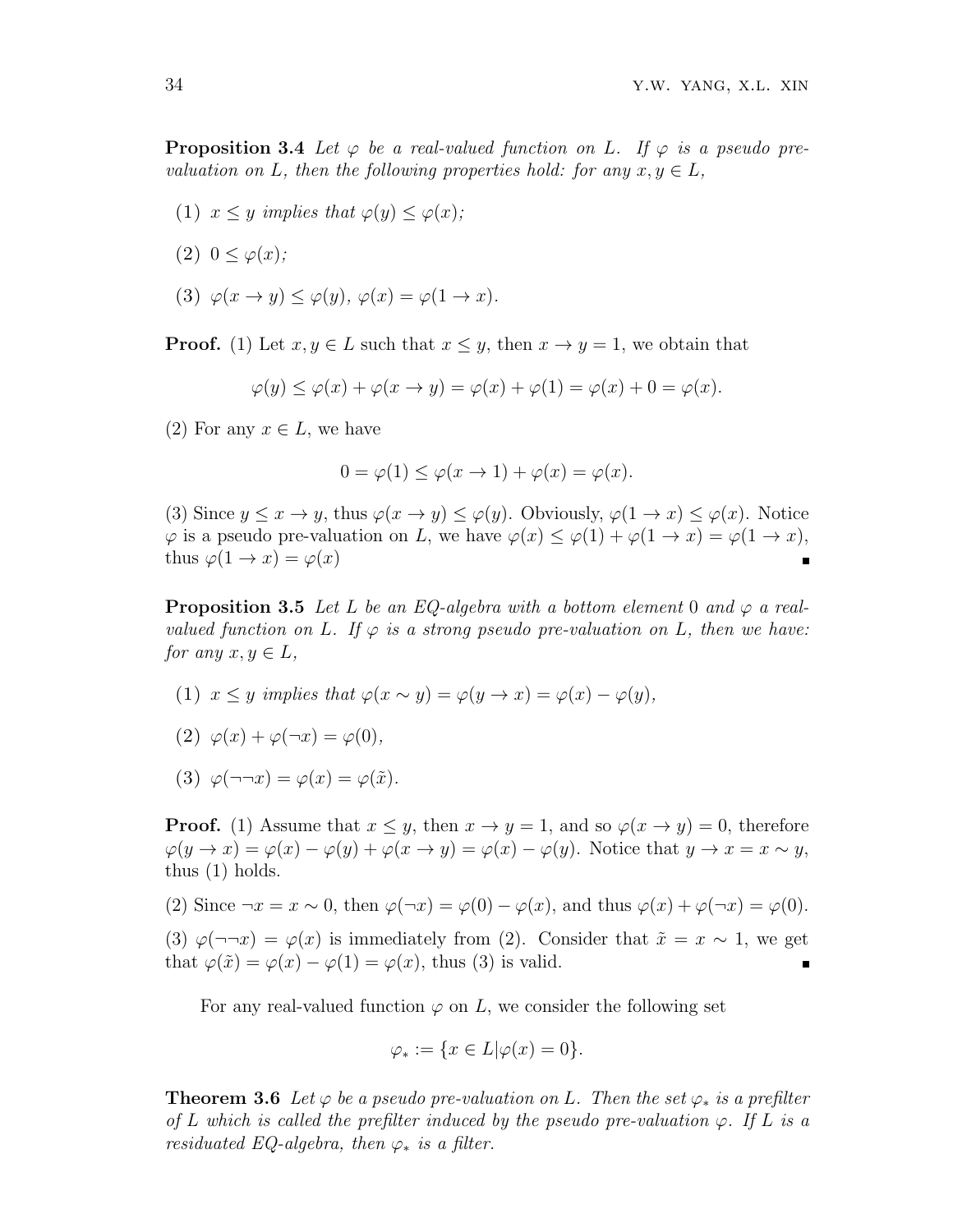**Proof.** From  $\varphi(1) = 0$ , it follows that  $1 \in \varphi_*$ . Suppose that  $x, y \in L$  such that  $x, x \to y \in \varphi_*$ , then we get  $\varphi(x) = 0$  and  $\varphi(x \to y) = 0$ . Since  $\varphi(y) \le$  $\varphi(x) + \varphi(x \to y) = 0$ , therefore  $\varphi(y) = 0$ , and so  $y \in \varphi_*$ . Thus  $\varphi_*$  is a prefilter of *L*. Now let *L* be a residuated EQ-algebra and  $x \to y \in \varphi_*$ , then we get that  $x \to y \leq (x \otimes z) \to (y \otimes z)$  for any  $x, y, z \in L$  by Lemma 2.5, and so  $\varphi((x \otimes z) \rightarrow (y \otimes z)) = 0$ . Consequently,  $(x \otimes z) \rightarrow (y \otimes z) \in \varphi_*$ , and therefore  $\varphi_*$  is a filter.

The following example shows that the converse of Theorem 3.6 may not be true, that is, there exist a EQ-algebra L and a real-valued function  $\varphi : L \to R$ such that  $\varphi_*$  is a prefilter of *L* but  $\varphi$  is not a pseudo pre-valuation on *L*.

**Example 3.7** Let  $L = \{0, a, b, 1\}$  be a chain with Cayley tables as follows:

| $\otimes$   0 a b 1 |  |                                    |  |  | $\sim$ 0 a b 1                     |  | $\rightarrow$ 0 a b 1 |                                    |  |  |
|---------------------|--|------------------------------------|--|--|------------------------------------|--|-----------------------|------------------------------------|--|--|
|                     |  | $0 \mid 0 \quad 0 \quad 0 \quad 0$ |  |  | $0 \mid 1 \quad 0 \quad 0 \quad 0$ |  |                       | $0 \mid 1 \quad 1 \quad 1 \quad 1$ |  |  |
|                     |  | $a \mid 0$ a a a                   |  |  | $a \mid 0 \quad 1 \quad a \quad a$ |  |                       | $a \mid 0 \quad 1 \quad 1 \quad 1$ |  |  |
|                     |  | $b \mid 0$ a $b$ b                 |  |  | $b \mid 0$ a 1 1                   |  |                       | $b \mid 0 \text{ a } 1 \text{ 1}$  |  |  |
|                     |  | $1 \mid 0$ a b 1                   |  |  | 1   0 a 1 1                        |  |                       | $1 \ 0 \ a \ 1 \ 1$                |  |  |

It is easy to see that  $(L, \wedge, \otimes, \sim, 1)$  is an EQ-algebra. Define a real-valued function  $\varphi: L \to R$  by  $\varphi(0) = 2$ ,  $\varphi(a) = -1$ ,  $\varphi(b) = \varphi(1) = 0$ . Then  $\varphi_* = \{b, 1\}$  is a prefilter of *L*, but  $\varphi$  is not a pseudo pre-valuation since

$$
\varphi(b) = 0 \nleq \varphi(a) + \varphi(a \to b) = -1.
$$

**Proposition 3.8** *Let F be a prefilter of L and t a positive element of R. Define*

$$
\varphi^F(x) = \begin{cases} 0, & x \in F, \\ t, & x \notin F, \end{cases}
$$

*then*  $\varphi^F$  *is a pseudo pre-valuation on L which is called the pseudo pre-valuation induced by the prefilter*  $F$ *. Moreover,*  $(\varphi^F)_* = F$ *.* 

**Proof.** It is obvious that  $\varphi^F$  is a pseudo pre-valuation on *L*.

$$
(\varphi^F)_* = \{ x \in L | \varphi^F(x) = 0 \} = \{ x \in L | x \in F \} = F.
$$

In the following, we provide some conditions under which a real-valued function on *L* becomes to a pseudo pre-valuation.

**Theorem 3.9** Let  $\varphi$  be a real-valued function on L with  $\varphi(1) = 0$ . Then  $\varphi$  is a *pseudo pre-valuation if and only if*  $x \leq y \to z$  *implies*  $\varphi(z) \leq \varphi(x) + \varphi(y)$  *for any*  $x, y, z \in L$ *.*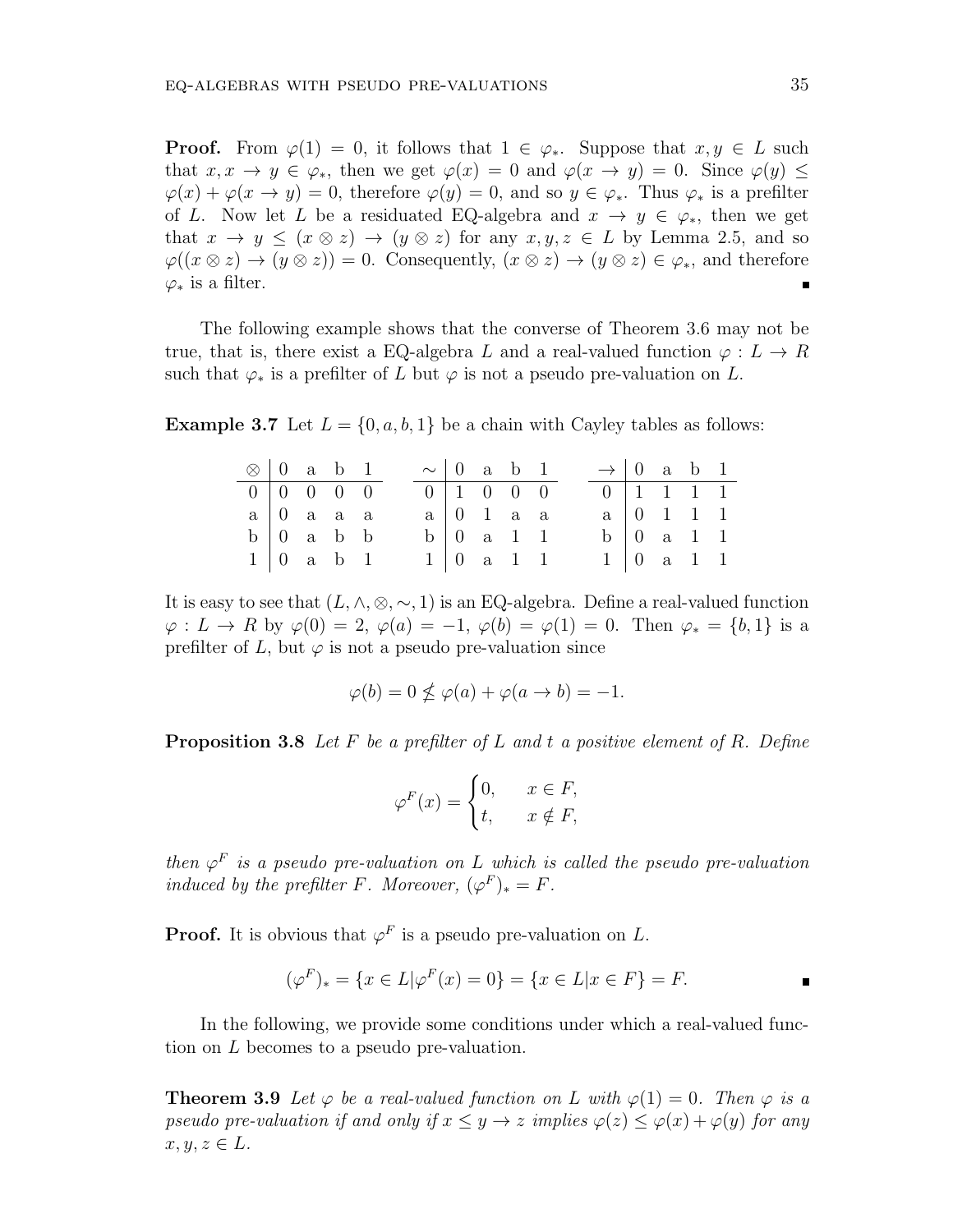**Proof.** Assume that  $\varphi$  is a pseudo pre-valuation and  $x \leq y \to z$ . It follows that  $\varphi(y \to z) \leq \varphi(x)$ , and so  $\varphi(z) \leq \varphi(y) + \varphi(y \to z) \leq \varphi(x) + \varphi(y)$ .

Conversely, since  $x \to y \leq x \to y$ , thus  $\varphi(y) \leq \varphi(x \to y) + \varphi(x)$ , and so  $\varphi$  is a pseudo pre-valuation.

An interesting application of Theorem 3.9 is to some proofs of the following important results.

**Proposition 3.10** *If*  $\varphi$  *is a pseudo pre-valuation on L, then for any*  $x, y, z, s, t \in L$ *,* 

(1) 
$$
\varphi(x \wedge y) \leq \varphi(x) + \varphi(y);
$$

- $(2)$   $\varphi(x \to z) \leq \varphi(x \to y) + \varphi(y \to z);$
- (3)  $\varphi(x \sim z) \leq \varphi(x \sim y) + \varphi(y \sim z)$ ;
- $(4)$   $\varphi((x \wedge s) \sim (y \wedge t)) \leq \varphi(x \wedge y) + \varphi(s \sim t);$
- $(5)$   $\varphi((x \to s) \sim (y \to t)) \leq \varphi(x \sim y) + \varphi(s \sim t),$

**Proof.** (1) For any  $x, y \in L$ , we have  $x \leq y \to x = y \to (x \land y)$  by Proposition 2.3. Using Theorem 3.9, we can get  $\varphi(x \wedge y) \leq \varphi(x) + \varphi(y)$ .

(2) Notice that  $x \to y \leq (y \to z) \to (x \to z)$ , we have  $\varphi(x \to z) \leq \varphi((y \to z) \to z)$  $(x \to z)$ ) +  $\varphi(y \to z) \leq \varphi(x \to y) + \varphi(y \to z)$ .

(3) According to Proposition 2.3, we obtain that  $x \sim y \leq (y \sim z) \sim (x \sim z) \leq$  $(y \sim z) \rightarrow (x \sim z)$ , therefore  $\varphi(x \sim z) \leq \varphi(x \sim y) + \varphi(y \sim z)$  by Theorem 3.9.

(4) For any  $x, y, s, t \in L$ , we have  $x \sim y \leq (x \wedge s) \sim (y \wedge s)$  and  $s \sim t \leq$  $(y \wedge s) \sim (y \wedge t)$  by Proposition 2.3. From (3) and Proposition 3.4, it follows that  $\varphi(x \wedge y) + \varphi(s \sim t) \geq \varphi((x \wedge s) \sim (y \wedge s)) + \varphi((y \wedge s) \sim (y \wedge t)) \geq \varphi((x \wedge s) \sim (y \wedge t)).$ 

(5) It follows immediately by the definition of  $\rightarrow$  and items (3) and (4).

Let *L* be a residuated EQ-algebra. Since  $x \otimes y \leq z$  if and only if  $x \leq y \to z$  for any  $x, y, z \in L$ , then the following proposition is a consequence of Theorem 3.9.

**Proposition 3.11** *Let L be a residuated EQ-algebra and φ a real-valued function on L* with  $\varphi(1) = 0$ . Then  $\varphi$  *is a pseudo pre-valuation if and only if*  $x \otimes y \leq z$ *implies*  $\varphi(z) \leq \varphi(x) + \varphi(y)$  *for any*  $x, y, z \in L$ *.* 

**Proposition 3.12** *Let*  $L$  *be a residuated EQ-algebra and*  $\varphi$  *a pseudo pre-valuation. Then for any*  $x, y \in L$ *, we have:* 

- (1)  $\varphi(x \otimes y) \leq \varphi(x) + \varphi(y)$ ;
- $(2)$   $\varphi(x \wedge y) \leq \varphi(x) + \varphi(y)$ ;
- (3)  $\varphi((x \to y) \to z) \leq \varphi(x \to (y \to z)).$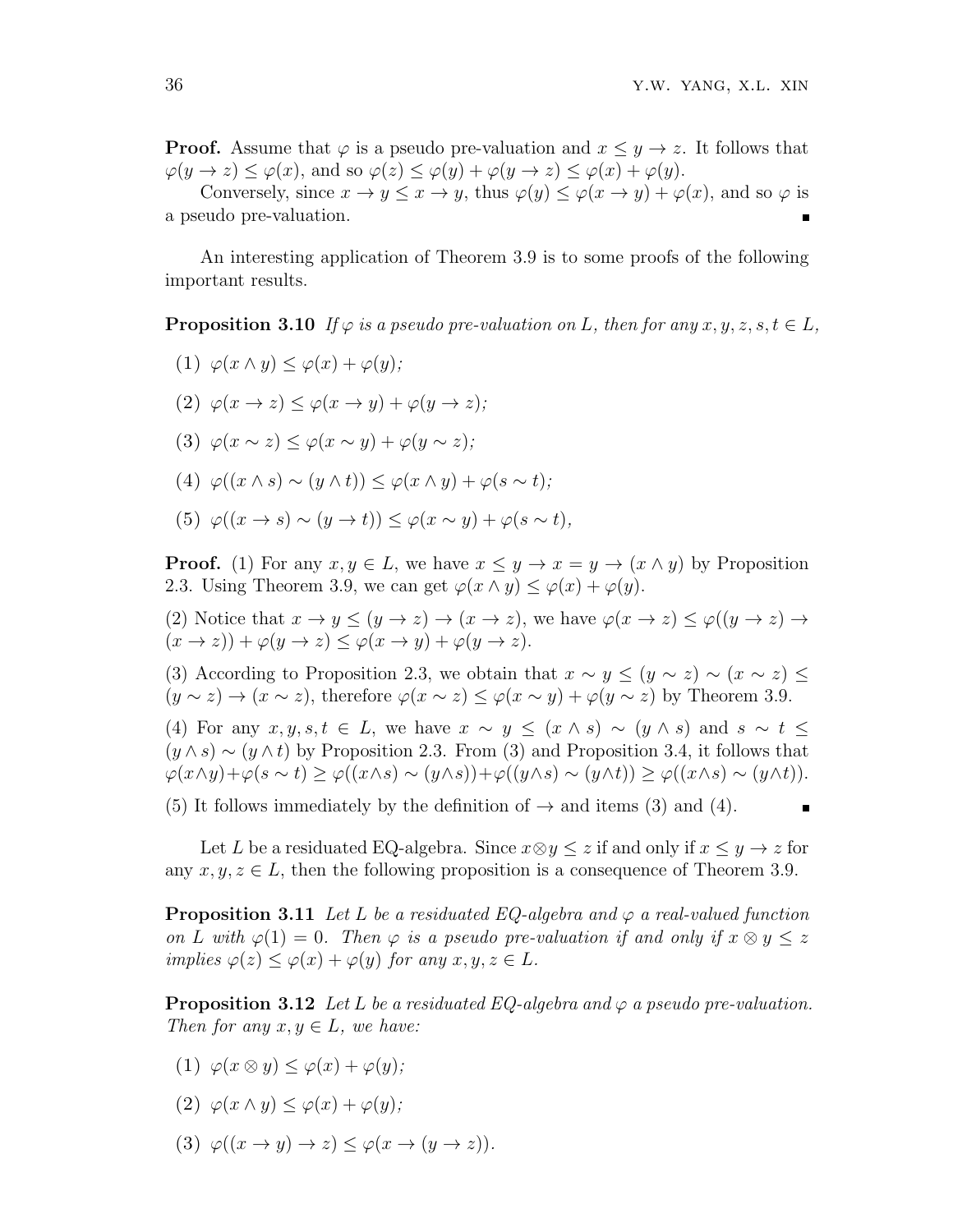**Proof.** (1) Since  $x \otimes y \leq x \otimes y$ , then  $\varphi(x \otimes y) \leq \varphi(x) + \varphi(y)$  by Proposition 3.11. (2) Notice that *L* is a residuated EQ-algebra, we get  $x \otimes (x \rightarrow y) \leq x \wedge y$  by Lemma 2.4 and Lemma 2.5. From Proposition 3.4 and Proposition 3.11, it follows that  $\varphi(x \wedge y) \leq \varphi(x) + \varphi(x \rightarrow y) \leq \varphi(x) + \varphi(y)$ .

(3) Since  $x \otimes y \leq x \sim y \leq x \rightarrow y$ , then  $(x \rightarrow y) \rightarrow z \leq (x \otimes y) \rightarrow z = x \rightarrow (y \rightarrow z)$ by Lemma 2.5. Thus  $\varphi(x \to (y \to z)) \leq \varphi((x \to y) \to z)$ .

**Proposition 3.13** *Let L be a good EQ-algebra and*  $\varphi$  *a real-valued function on L* with  $\varphi(1) = 0$ . If  $\varphi$  satisfies the condition:  $\varphi(x \to (x \to z)) \leq \varphi(x \to y)$  $+\varphi(x \to (y \to z))$  *for any*  $x, y, z \in L$ *, then*  $\varphi$  *is a pseudo pre-valuation.* 

**Proof.** Notice that *L* is a good EQ-algebra, we obtain that  $1 \rightarrow x = 1 \sim x =$  $x \sim 1 = x$  for any  $x \in L$ . For any  $x, y \in L$ , we get  $\varphi(x) + \varphi(x \to y) =$  $\varphi(1 \to x) + \varphi(1 \to (x \to y)) \geq \varphi(1 \to (1 \to y)) = \varphi(y)$ . Hence  $\varphi$  is a pseudo pre-valuation.

**Proposition 3.14** Let  $\varphi$  be a real-valued function on L. Then the following state*ments are equivalent: for any*  $x, y \in L$ *,* 

- (1) *φ is a strong pseudo pre-valuation,*
- (2)  $x \leq y$  *implies that*  $\varphi(y \to x) = \varphi(x) \varphi(y)$ ,

(3) 
$$
\varphi(y \to x) = \varphi(x \wedge y) - \varphi(y).
$$

**Proof.** (1)  $\Rightarrow$  (2) The proof follows immediately from Proposition 3.5.

(2)  $\Rightarrow$  (3) Observe that  $x \wedge y \leq y$ , we get that  $\varphi(y \to x) = \varphi(y \to (x \wedge y)) =$  $\varphi(x \wedge y) - \varphi(y).$ 

 $(3) \Rightarrow (1)$  Suppose that  $(3)$  holds, then  $\varphi(1) = \varphi(x \to x) = \varphi(x \land x) - \varphi(x) = 0$ . For any  $x, y \in L$ , we have  $\varphi(x) + \varphi(x \to y) = \varphi(x) + \varphi(x \wedge y) - \varphi(x) = \varphi(x \wedge y) =$  $\varphi(y) + \varphi(x \wedge y) - \varphi(y) = \varphi(y) + \varphi(y \to x)$ , thus  $\varphi$  is a strong pseudo pre-valuation.

Let  $(M, d)$  be an ordered pair, where M is a nonempty set and  $d : M \times M \to R$ is a positive function. If *d* satisfies the following conditions: for any  $x, y, z \in M$ ,

- $(1)$   $d(x, x) = 0$ ,
- (2)  $d(x, y) = d(y, x)$ ,
- (3)  $d(x, z) \leq d(x, y) + d(y, z)$ ,

then  $(M, d)$  is called a pseudo-metric space. Moreover, if  $d(x, y) = 0$  implies  $x = y$ , then (*M, d*) is called a metric space.

**Theorem 3.15** Let  $\varphi$  be a pseudo pre-valuation on L. Define a real-valued function on  $d_{\varphi}: L \times L \to R$  by  $d_{\varphi}(x, y) = \varphi(x \to y) + \varphi(y \to x)$  for any  $x, y \in L$ , then  $(M, d_{\varphi})$  *is a pseudo-metric space, where*  $d_{\varphi}$  *is called the pseudo-metric induced by the pseudo pre-valuation*  $\varphi$ *.*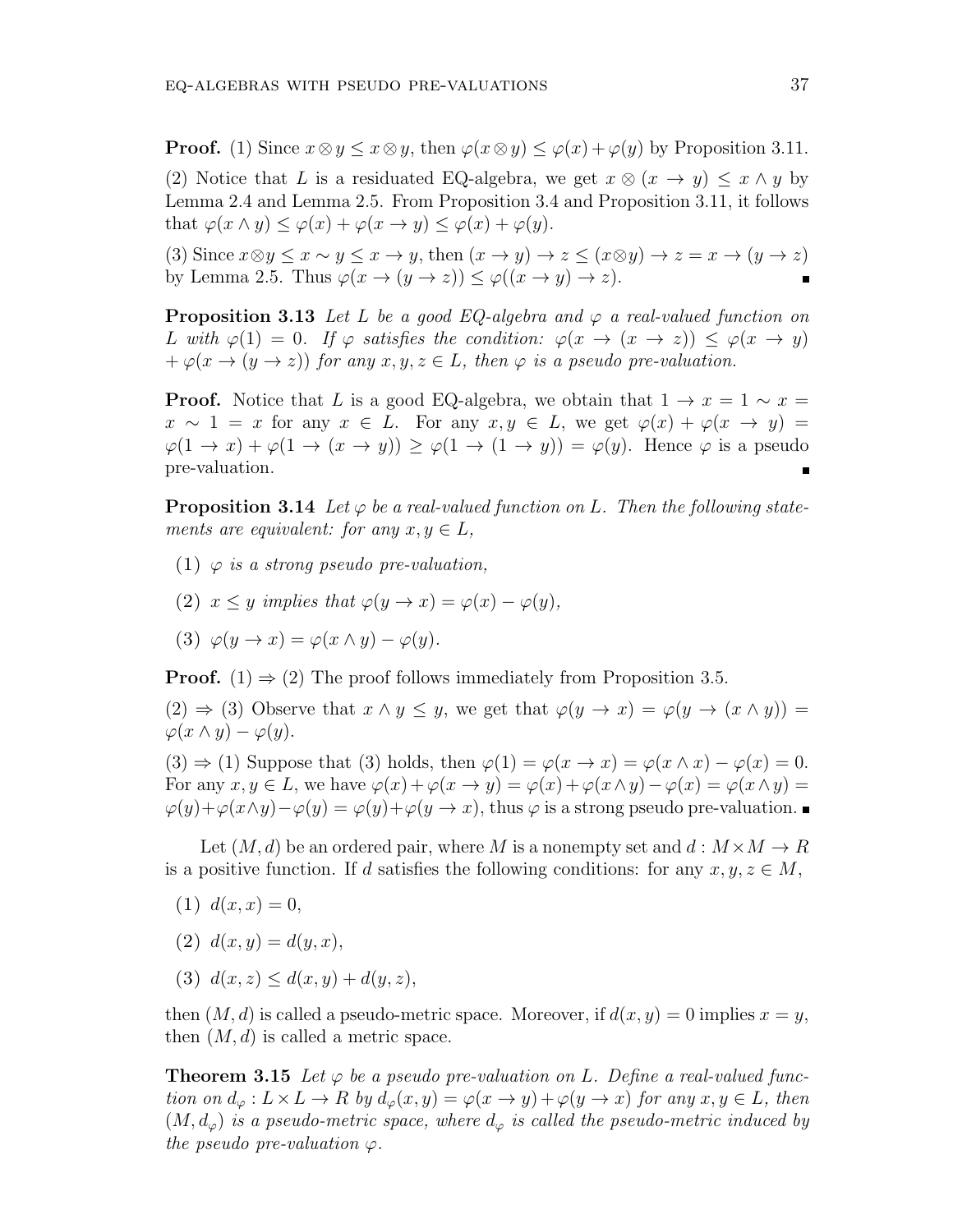**Proof.** It is obvious that  $d_{\varphi}(x, y) \geq 0$ ,  $d_{\varphi}(x, x) = 0$  and  $d_{\varphi}(x, y) = d_{\varphi}(y, x)$ for any  $x, y \in L$ . According to Proposition 3.10, we have  $d_{\varphi}(x, y) + d_{\varphi}(y, z) =$  $(\varphi(x \to y) + \varphi(y \to x)) + (\varphi(y \to z) + \varphi(z \to y)) = (\varphi(x \to y) + \varphi(y \to z))$  $+(\varphi(z\rightarrow y)+\varphi(y\rightarrow x))\geq \varphi(x\rightarrow z)+\varphi(z\rightarrow x)=d_{\varphi}(x,z)$ . Hence  $(M,d_{\varphi})$  is a pseudo-metric space.

**Proposition 3.16** *Let*  $\varphi$  *be a pseudo pre-valuation on L* and  $d_{\varphi}$  *the pseudo-metric induced by*  $\varphi$ *. Then the following inequalities hold: for any*  $x, y, z, \omega, \nu \in L$ ,

- $(1)$  max $\{d_e(x \to z, y \to z), d_e(z \to x, z \to y)\} \leq d_e(x, y)$ ,
- $(d_0)(2)$   $d_\varphi(x \to y, \omega \to \nu) \leq d_\varphi(x \to y, \omega \to y) + d_\varphi(\omega \to y, \omega \to \nu)$
- (3)  $d_{\varphi}(x \wedge z, y \wedge z) \leq d_{\varphi}(x, y)$ ,
- (4) *if*  $\varphi$  *is a pseudo valuation, then*  $d_{\varphi}(x \otimes z, y \otimes z) \leq d_{\varphi}(x, y)$ ,
- (5)  $d_{\varphi}(x \sim z, y \sim z) \leq d_{\varphi}(x, y)$ .

**Proof.** (1) For any  $x, y, z \in L$ , we have  $y \to x \leq (x \to z) \to (y \to z)$  and  $x \to y \le (y \to z) \to (x \to z)$ , thus  $\varphi(y \to x) \ge \varphi((x \to z) \to (y \to z))$  and  $\varphi(x \to y) \ge \varphi((y \to z) \to (x \to z))$ . And so  $d_{\varphi}(x, y) = \varphi(y \to x) + \varphi(x \to y)$  $\geq \varphi((x \to z) \to (y \to z)) + \varphi((y \to z) \to (x \to z)) = d_{\varphi}(x \to z, y \to z).$ Analogously,  $d_{\varphi}(x, y) \geq d_{\varphi}(z \to x, z \to y)$ . Hence max $\{d_{\varphi}(x \to z, y \to z),$  $d_{\varphi}(z \to x, z \to y) \} \leq d_{\varphi}(x, y).$ 

(2) It is trivial since  $d_{\varphi}$  is the pseudo-metric induced by  $\varphi$ .

(3) For any  $x, y, z \in L$ , we obtain  $d_{\varphi}(x \wedge z, y \wedge z) = \varphi((x \wedge z) \rightarrow (y \wedge z)) + \varphi((y \wedge z) \rightarrow$  $(x \wedge z)$ ). Notice that  $x \to y \leq (x \wedge z) \to (y \wedge z)$  and  $y \to x \leq (y \wedge z) \to (x \wedge z)$ , we get  $\varphi(x \to y) \geq \varphi((x \wedge z) \to (y \wedge z))$  and  $\varphi(y \to x) \geq \varphi((y \wedge z) \to (x \wedge z)),$ and so  $d_{\varphi}(x, y) = \varphi(x \to y) + \varphi(y \to x) \geq \varphi((x \land z) \to (y \land z)) + \varphi((y \land z) \to (y \land z))$  $(x \wedge z)$  =  $d_{\varphi}(x \wedge z, y \wedge z)$ .

(4) Since  $\varphi$  is a pseudo valuation, then we have  $\varphi((x \otimes z) \to (y \otimes z)) \leq \varphi(x \to y)$ and  $\varphi((y \otimes z) \to (x \otimes z)) \leq \varphi(y \to x)$  for any  $x, y, z \in L$ . And thus  $d_{\varphi}(x, y) =$  $\varphi(x \to y) + \varphi(y \to x) \ge \varphi((x \otimes z) \to (y \otimes z)) + \varphi((y \otimes z) \to (x \otimes z)) = d_{\varphi}(x \otimes z, y \otimes z).$ (5) is similar to the proof of (3).

**Proposition 3.17** Let  $d_{\varphi}$  be the pseudo-metric induced by a pseudo pre-valuation  $\varphi$ *. Then*  $(L \times L, d_{\varphi}^*)$  *is a pseudo-metric space, where* 

$$
d_{\varphi}^*((x, y), (\omega, \nu)) = \max\{d_{\varphi}(x, \omega), d_{\varphi}(y, \nu)\},\
$$

*for any*  $(x, y)$ *,*  $(\omega, \nu) \in L \times L$ *.* 

**Proof.** Consider that  $d_{\varphi}$  is a pseudo-metric on *L*, we have  $d_{\varphi}^*(x, y), (x, y)$  =  $\max\{d_{\varphi}(x,x), d_{\varphi}(y,y)\} = 0$  and  $d_{\varphi}^*((x,y), (\omega, \nu)) = \max\{d_{\varphi}(x,\omega), d_{\varphi}(y,\nu)\} =$  $\max\{d_{\varphi}(\omega, x), d_{\varphi}(\nu, y)\} = d_{\varphi}^{*}((\omega, \nu), (x, y)).$  Now, let  $(x, y), (a, b), (\omega, \nu) \in L \times L$ , we get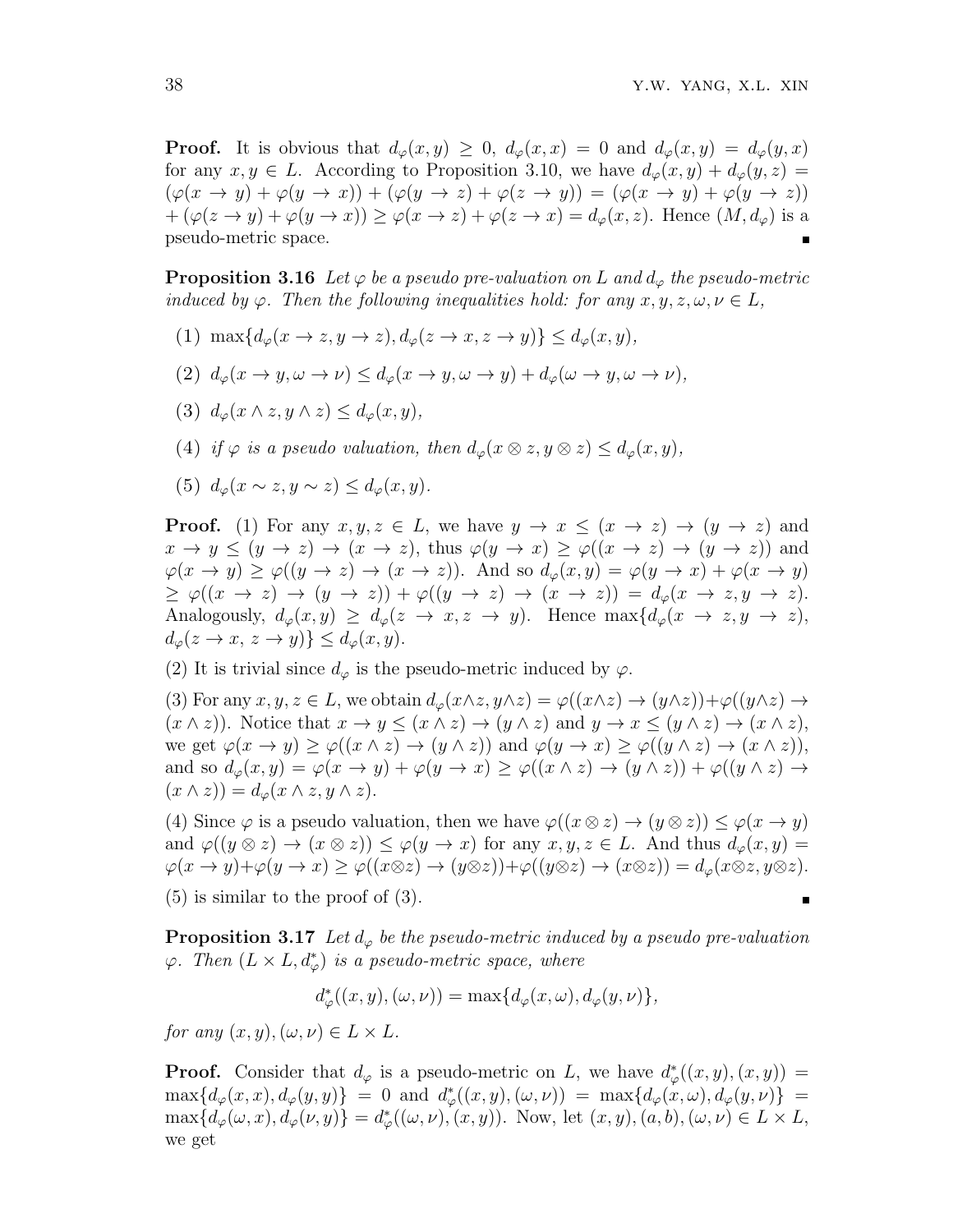$$
d_{\varphi}^{*}((x, y), (a, b)) + d_{\varphi}^{*}((a, b), (\omega, \nu))
$$
  
= max{ $d_{\varphi}(x, a), d_{\varphi}(y, b)$ } + max{ $d_{\varphi}(a, \omega), d_{\varphi}(b, \nu)$ }  
 $\geq$  max{ $d_{\varphi}(x, a) + d_{\varphi}(a, \omega), d_{\varphi}(y, b) + d_{\varphi}(b, \nu)$ }  
 $\geq$  max{ $d_{\varphi}(x, \omega), d_{\varphi}(y, \nu)$ }  
=  $d_{\varphi}^{*}((x, y), (\omega, \nu)).$ 

Consequently,  $(L \times L, d^*_{\varphi})$  is a pseudo-metric space.

**Theorem 3.18** Let  $\varphi$  be a pre-valuation on L and  $d_{\varphi}$  the pseudo-metric induced *by*  $\varphi$ *. Then the operations*  $\wedge$ ,  $\otimes$ ,  $\sim$ ,  $\rightarrow$ :  $L \times L \rightarrow L$  *are uniformly continuous.* 

**Proof.** Here we only prove  $\land$  :  $L \times L \rightarrow L$  is uniformly continuous, other cases can be proved in a similar way. For any  $x, y, \omega, \nu \in L$  and  $\varepsilon > 0$ , if  $d^*_{\varphi}((x, y), (\omega, \nu)) < \frac{\varepsilon}{2}$  $\frac{\varepsilon}{2}$ , then  $d_{\varphi}(x,\omega) < \frac{\varepsilon}{2}$  $\frac{\varepsilon}{2}$  and  $d_{\varphi}(y,\nu) < \frac{\varepsilon}{2}$  $\frac{\varepsilon}{2}$ . According to Proposition 3.16, we get  $d_{\varphi}(x\wedge y,\omega\wedge\nu)\leq d_{\varphi}^{\tilde{}}(x\wedge y,\omega\wedge y)+d_{\varphi}(\tilde{\omega}\wedge y,\omega\wedge\nu)\leq d_{\varphi}(x,\omega)+d_{\varphi}(y,\nu)<\frac{\varepsilon}{2}+\frac{\varepsilon}{2}=\varepsilon.$ Hence the operation  $\wedge$  :  $L \times L \rightarrow L$  is uniformly continuous.

### **4. Quotient structures induced by pseudo valuations**

In the section, we will construct a quotient EQ-algebra related to a pseudo valuation, and investigate some isomorphism theorems.

**Lemma 4.1** *Let*  $\varphi$  *be a pseudo valuation on L. A relation*  $\approx_{\varphi}$  *on L is defined as follows: for any*  $x, y \in L$ *,* 

$$
x \approx_{\varphi} y
$$
 if and only if  $\varphi(x \to y) = \varphi(y \to x) = 0$ ,

*Then*  $\approx_{\varphi}$  *is a congruence relation on L.* We denote the quotient set  $L/\varphi = \{[x]_{\varphi} \mid$  $x \in L$ *} induced via*  $\varphi$ *, where*  $[x]_{\varphi}$  *is the equivalence class of x with respect to*  $\approx_{\varphi}$ *.* 

**Proof.** The proof follows immediately from Proposition 3.16.

Let  $\varphi$  be a pre-valuation on *L*. It is easy to verify that  $(L/\varphi, \wedge, \otimes, \sim, [1]_{\varphi})$ is an EQ-algebra which is called a quotient EQ-algebra induced by the pseudo valuation  $\varphi$ , where the operation  $\wedge$  on  $L/\varphi$  is defined by  $[x]_{\varphi} \wedge [y]_{\varphi} = [x \wedge y]_{\varphi}$ , and similarly for other operations. The partial order on  $L/F$  is  $[x]_{\varphi} \leq [y]_{\varphi}$  if and only if  $[x]_{\varphi} = [x]_{\varphi} \wedge [y]_{\varphi}$ .

**Lemma 4.2** *Let*  $\varphi$  *be a pre-valuation on L. Then*  $[x]_{\varphi} \leq [y]_{\varphi}$  *if and only if*  $\varphi(x \to y) = 0.$ 

**Proof.** Using  $x \to y = x \to (x \wedge y)$ , it follows that  $[x]_{\varphi} \leq [y]_{\varphi}$  if and only if  $[x]_{\varphi} = [x]_{\varphi} \wedge [y]_{\varphi}$  if and only if  $\varphi(x \to y) = 0$  by Lemma 4.1.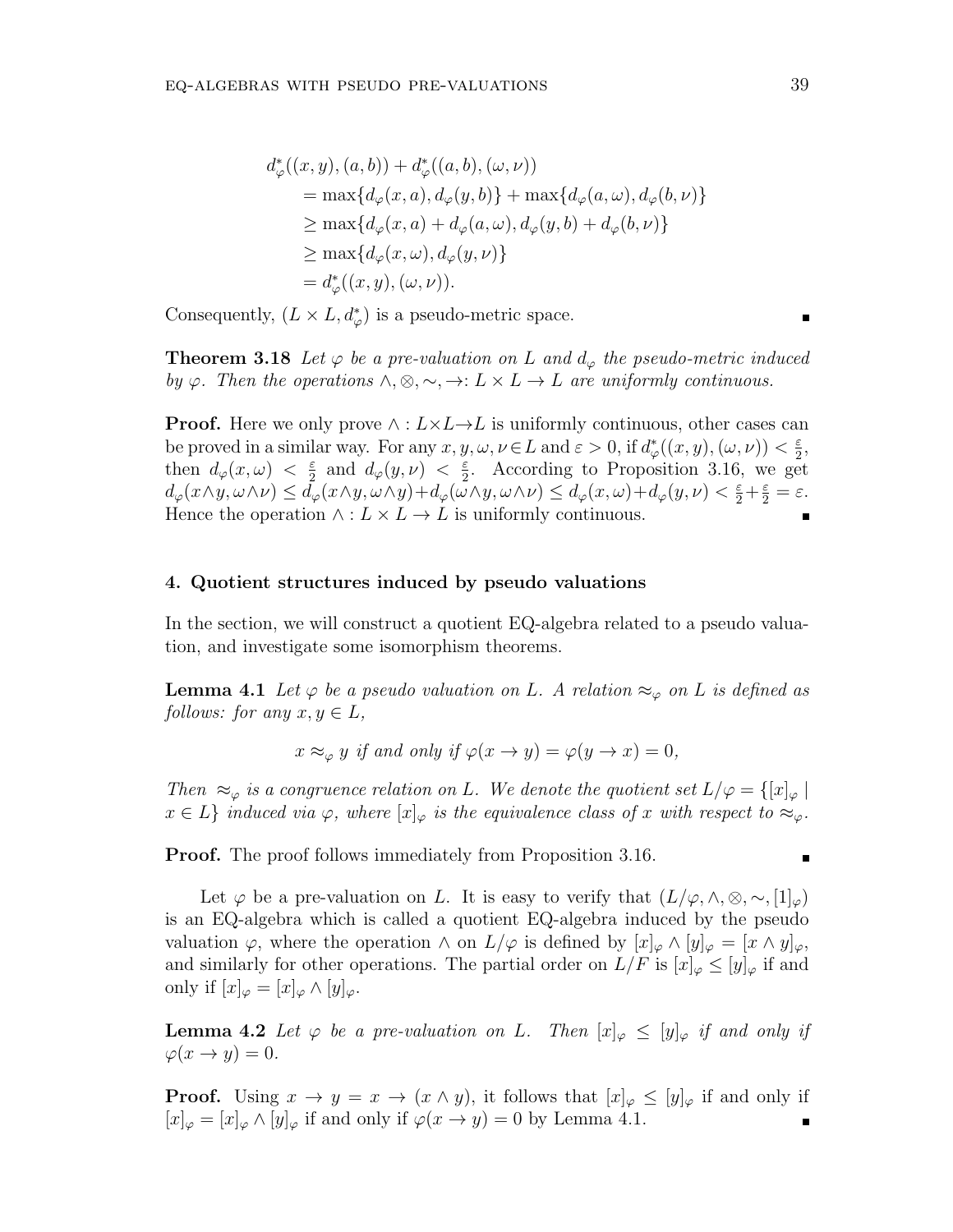**Proposition 4.3** *Let L be a residuated EQ-algebra with a bottom element* 0 *and φ a strong pseudo valuation on L. Then L/φ is an involutive EQ-algebra.*

**Proof.** Obviously,  $L/\varphi$  is an EQ-algebra, moreover  $L/\varphi$  is a separated EQalgebra. Indeed, let  $[x]_{\varphi} \sim [y]_{\varphi} = [1]_{\varphi}$ , then  $[x \sim y]_{\varphi} = [1]_{\varphi}$ , and so max $\{\varphi(x \to y),\}$  $\varphi(x \to y)$ }  $\leq \varphi(x \sim y) = \varphi(1 \to (x \sim y)) = 0$ . Thus  $\varphi(x \to y) = \varphi(x \to y) = 0$ , and so  $[x]_{\varphi} = [y]_{\varphi}$ , consequently  $L/\varphi$  is a separated EQ-algebra. Next, we will show that  $\neg\neg[x]_{\varphi} = [x]_{\varphi}$  for any  $x \in L$ .

Observe that  $x \leq \neg \neg x$ , we get  $\varphi(\neg \neg x \to x) = \varphi(x) - \varphi(\neg \neg x)$ . Due to the fact that  $\varphi(\neg\neg x) + \varphi(\neg\neg x \to x) = \varphi(x) + \varphi(x \to \neg\neg x)$  and  $\varphi(x) = \varphi(\neg\neg x)$ , it follows that  $\varphi(\neg\neg x \to x) = \varphi(x \to \neg\neg x) = 0$ . Thus  $\neg\neg[x]_{\varphi} = [\neg\neg x]_{\varphi} = [x]_{\varphi}$ , and so  $L/\varphi$  is an involutive EQ-algebra.

As an immediate consequence of the above proposition together with Lemma 4.2, we record here the following result.

**Proposition 4.4** *Let L be a residuated EQ-algebra with a bottom element* 0*, and φ a strong pseudo valuation on L. Then in the involutive EQ-algebra L/φ, we have:*

- (1)  $[x]_{\varphi} \leq [y]_{\varphi}$  *if and only if*  $\varphi(x \to y) = 0$  *if and only if*  $\varphi(x) = \varphi(x \land y)$ ;
- (2)  $[x]_{\varphi} = [y]_{\varphi}$  *if and only if*  $\varphi(x \to y) = \varphi(y \to x) = 0$  *if and only if*  $\varphi(x) = \varphi(y) = \varphi(x \wedge y).$

*Moreover, the mapping*  $\hat{\varphi}: L/\varphi \to R$  *defined by*  $\hat{\varphi}([x]_{\varphi}) = \varphi(x)$  *is a strong pseudo valuation on*  $L/\varphi$ *.* 

**Proposition 4.5** Let  $\varphi$  be a pseudo valuation on L and J be a prefilter of L such *that*  $\varphi_* \subseteq J$ *. Denote*  $J/\varphi = \{ [x]_{\varphi} | x \in J \}$ *, then we have:* 

- (1)  $x \in J$  *if and only if*  $[x]_{\varphi} \in J/\varphi$  *for any*  $x \in L$ *;*
- (2)  $J/\varphi$  *is a prefiter of*  $L/\varphi$ *.*

**Proof.** (1) Suppose that  $[x]_{\varphi} \in J/\varphi$ , then there exists  $y \in J$  such that  $[x]_{\varphi} = [y]_{\varphi}$ . Using Lemma 4.2, we get  $\varphi(y \to x) = 0$ , and so  $y \to x \in \varphi_* \subseteq J$ . Since *J* is a prefilter of  $L$ , then  $x \in J$ . The converse is obviously.

(2) Obviously,  $[1]_{\varphi} \subseteq J/\varphi$ . Suppose that  $[x]_{\varphi}, [x]_{\varphi} \to [y]_{\varphi} \in J/\varphi$ , then we get  $x, x \to y \in J$ . Hence  $y \in J$ , and so  $[y]_{\varphi} \in J/\varphi$ . Consequently,  $J/\varphi$  is a prefiter of  $L/\varphi$ .

**Lemma 4.6** *Let L, L ′ be EQ-algebras, φ be a pseudo pre-valuation on L and*  $f: L \to L'$  be an epimorphism. Then  $f(\varphi): L \to R$  is a pseudo pre-valuation on L', where  $f(\varphi)$  is defined by  $f(\varphi)(y') = \inf{\{\varphi(y)|f(y) = y', y \in L\}}$  for any  $y' \in L'$ . Moreover,  $f(\varphi_*) \subseteq (f(\varphi))_*$ .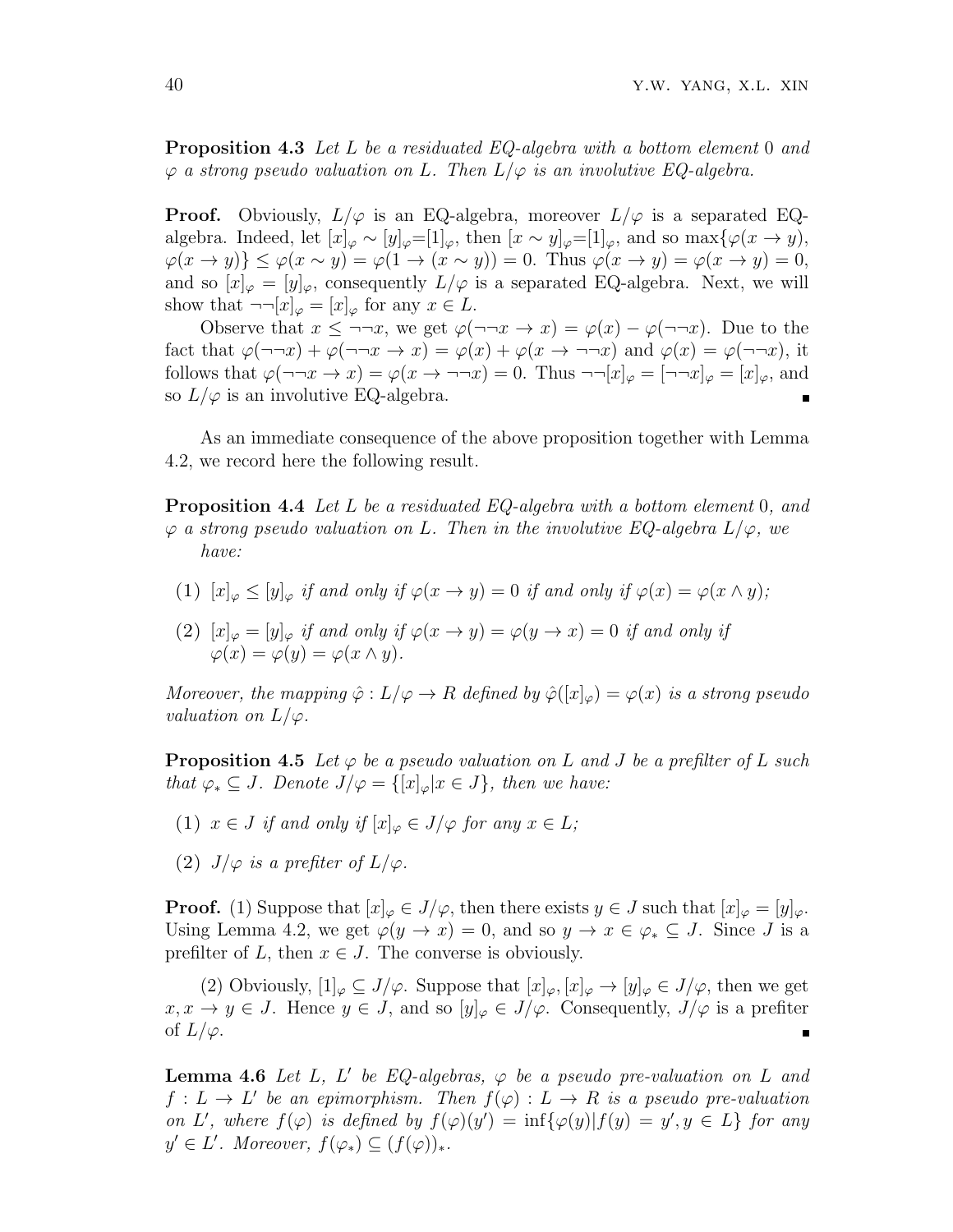**Proof.** Due to the fact that  $\varphi$  is a pseudo pre-valuation on L and f is an epimorphism from *L* to *L'*, it follows that  $f(\varphi)(1') = \inf{\varphi(x)|f(x) = 1', x \in L}$  $\varphi(1) = 0$ . For any  $x', y' \in L'$ ,  $f(\varphi)(x') + f(\varphi)(x' \to y') = \inf{\varphi(x)|f(x) = x'}$ ,  $x \in L$  + inf{ $\varphi(z) | f(z) = x' \to y', z \in L$ }  $\geq \inf{\varphi(x) + \varphi(x \to y)| f(x) =$  $x', f(y) = y', x, y \in L$   $\geq \inf{\{\varphi(y)|f(y) = y', y \in L\}} = f(\varphi)(y')$ , thus  $f(\varphi)$  is a pseudo pre-valuation on *L'*. Now let  $x \in \varphi_*$ , then we get  $\varphi(x) = 0$ . Since  $f(\varphi)(f(x)) = \inf{\varphi(t)|f(t) = f(x), t \in L} \leq \varphi(x) = 0$ , therefore  $f(\varphi)(f(x)) = 0$ , that is  $x \in (f(\varphi))_*$ , and so  $f(\varphi_*) \subseteq (f(\varphi))_*$ . Ė

**Lemma 4.7** *Let L*, *L' be EQ-algebras,*  $\varphi$  *a pseudo valuation on L'* and  $f: L \to L'$ *a* homomorphism. Then  $f^{-1}(\varphi) : L' \to R$  is a pseudo pre-valuation on L, where  $f(\varphi)$  *is defined by*  $f^{-1}(\varphi)(x) = \varphi(f(x))$  *for any*  $x \in L$ *. Moreover,*  $f^{-1}(\varphi_*) =$  $(f^{-1}(\varphi))_*$ .

**Proof.** The proof is straightforward.

Filters are important tools to study logical algebras, and closely related to congruence relations with which we can associate quotient algebras.

Let *F* be a filter in EQ-algebra *L*. Define a relation  $\equiv$  on *L* as:  $x \equiv y$  if and only if  $x \sim y \in F$ , then  $\equiv$  is a congruence relation on *L*. Let  $L/F$  denote the quotient algebra induced by  $F$ , and  $[x]^{F}$  denote the equivalence class of  $x$  with respect to  $\equiv$ , then the quotient algebra *L/F* is a separated EQ-algebra [16].

**Proposition 4.8** *Let*  $\varphi$  *be a pseudo valuation on L. Then*  $L/\varphi \simeq L/\varphi_*$ *.* 

**Proof.** Define a function  $\Phi: L/\varphi \to L/\varphi_*$  by  $\Phi([x]_{\varphi}) = [x]^{\varphi_*}$ . We only need to prove that  $\Phi$  is an isomorphism. Suppose that  $[x]_{\varphi}, [y]_{\varphi} \in L/\varphi$ . It is not difficult to prove that  $[x]_{\varphi} = [y]_{\varphi}$  if and only if  $\varphi(x \to y) = \varphi(y \to x) = 0$  if and only  $[x]$ <sup> $\varphi$ </sup><sup>\*</sup> = [y]<sup> $\varphi$ </sup><sup>\*</sup>, which implies that  $\Phi$  is an one-to-one function. Obviously,  $\Phi$  is subjective. Now we prove that  $\Phi$  is a homomorphism. Indeed,  $\Phi([1]_{\varphi}) = [1]^{\varphi_*}$ and  $\Phi([x]_{\varphi} \wedge [y]_{\varphi}) = [x]^{\varphi_*} \wedge [y]^{\varphi_*}$ ; similarly for  $\otimes$  and  $\sim$ .

For the purpose of investigating homomorphism theorems of EQ-algebras based on pseudo valuations, we introduce the following notion.

**Definition 4.9** Let *L*, *L'* be EQ-algebras,  $\varphi$  a pseudo valuation on *L* and *f* :  $L \rightarrow L'$  an epimorphism.  $\varphi$  is called an invariant pseudo valuation with respect to *f* if  $f(x_1) = f(x_2)$  implies  $\varphi(x_1) = \varphi(x_2)$ , for any  $x_1, x_2 \in L$ .

**Proposition 4.10** *Let L*, *L' be EQ-algebras,*  $f: L \to L'$  *an epimorphism and*  $\varphi$ *an invariant pseudo valuation with respect to f. Then*  $L/\varphi \simeq L'/f(\varphi)$ .

**Proof.** It is known that  $L/\varphi$  and  $L'/f(\varphi)$  are EQ-algebras. Define a function  $\psi: L/\varphi \to L'/f(\varphi)$  by  $\psi([x]_{\varphi}) = [f(x)]_{f(\varphi)}$ . (1) Suppose that  $[x]_{\varphi}, [y]_{\varphi} \in L/\varphi$ such that  $[x]_{\varphi} = [y]_{\varphi}$ , then  $\varphi(x \to y) = \varphi(y \to x) = 0$ . Since f is an epimorphism, then  $f(\varphi)(f(x) \to f(y)) = \inf{\varphi(z)|f(z) = f(x) \to f(y) = f(x \to y), z \in L}$  $\varphi(x \to y) = 0$ , that is  $f(\varphi)(f(x) \to f(y)) = 0$ . Similarly,  $f(\varphi)(f(y) \to f(x)) = 0$ ,

Ė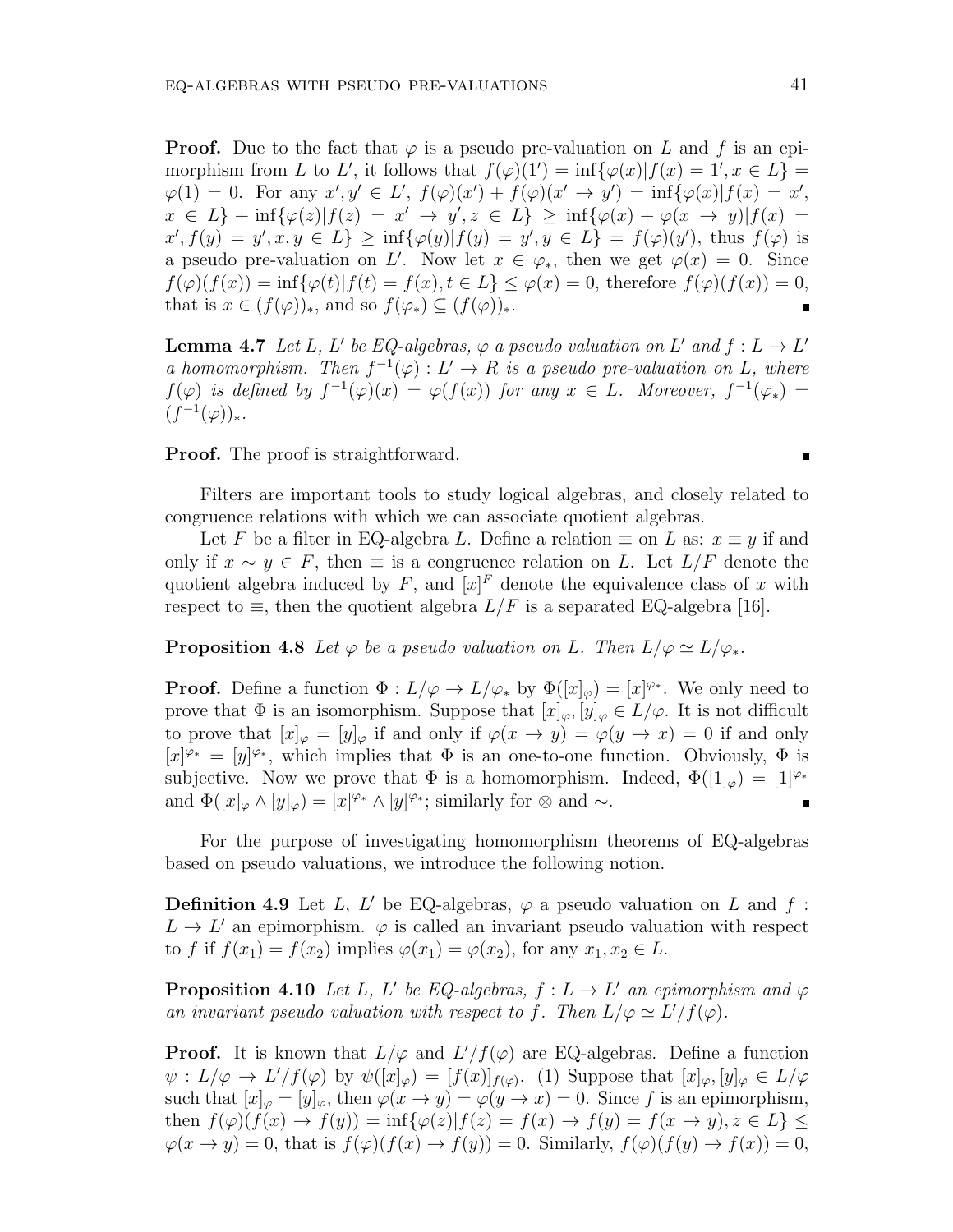and so  $[x]_{f(\varphi)} = [y]_{f(\varphi)}$ . Consequently  $\psi$  is well defined. (2) Now we show that  $\psi$ is a homomorphism. Due to the fact that *f* is a homomorphism, it follows that  $\psi([1]_{\varphi}) = [f(1)]_{f(\varphi)} = [1']_{f(\varphi)}; \, \psi([x \Box y]_{\varphi}) = [f(x \Box y)]_{f(\varphi)} = [f(x)]_{f(\varphi)} \Box' [f(y)]_{f(\varphi)},$ where  $\Box \in \{\land, \otimes, \sim\}$  in *L* and  $\Box' \in \{\land', \otimes', \sim'\}$  in *L'*. (3) It is obvious that  $\varphi$ is subjective. (4) Suppose that  $\psi([x]_{\varphi}) = \psi([y]_{\varphi})$ , that is,  $[f(x)]_{f(\varphi)} = [f(y)]_{f(\varphi)}$ , then  $f(\varphi)(f(x) \to f(y)) = f(\varphi)(f(x \to y)) = f(\varphi)(f(y \to x)) = f(\varphi)(f(y) \to y)$  $f(x) = 0$ . Moreover,  $f(\varphi)(f(x \to y)) = \inf{\varphi(z)|f(z) = f(x \to y), z \in L}$  $\varphi(x \to y) = 0$ , similarly for  $\varphi(y \to x) = 0$ , thus  $[x]_{\varphi} = [y]_{\varphi}$ , and so  $\psi$  is an one-to-one function. Therefore  $L/\varphi \simeq L'/f(\varphi)$ .

**Proposition 4.11** *Let L*, *L' be EQ-algebras*,  $\varphi$  *a pseudo valuation on L' and*  $f: L \to L'$  *an epimorphism. Then*  $L/f^{-1}(\varphi) \simeq L'/\varphi$ .

**Proof.** Let  $x_1, x_2 \in L$  such that  $f(x_1) = f(x_2)$ . From  $f^{-1}(\varphi)(x_1) = \varphi(f(x_1)) =$  $\varphi(f(x_2)) = f^{-1}(\varphi)(x_2)$ , it follows that  $f^{-1}(\varphi)$  is an invariant pseudo valuation with respect to *f*. Notice that *f* is a subjective function, it is not difficult to prove that  $f(f^{-1}(\varphi)) = \varphi$ . According to Proposition 4.10, we have  $L/f^{-1}(\varphi) \simeq L'/\varphi$ .

### **5. Some special pseudo pre-valuations on EQ-algebras**

In the section, we introduce the concepts of implicative pseudo pre-valuations and positive implicative pseudo pre-valuations, and investigate their relationships.

#### **5.1. Positive implicative pseudo pre-valuations**

**Definition 5.1** *rm Let*  $\varphi: L \to R$  *be a pseudo valuation. If*  $\varphi$  *satisfies:*  $\varphi(x \to z)$  $\leq \varphi(x \to (y \to z)) + \varphi(x \to y)$  *for any*  $x, y, z \in L$ *, then*  $\varphi$  *is called a positive implicative pseudo pre-valuation on L.*

The following example shows that positive implicative pseudo pre-valuations exist.

**Example 5.2** *rm Let L be the EQ-algebra defined in Example 3.7. Define a realvalued function*  $\varphi: L \to R$  *by*  $\varphi(0) = 2$ ,  $\varphi(a) = 1$ ,  $\varphi(b) = \varphi(1) = 0$ , then  $\varphi$  *is a positive implicative pseudo pre-valuation on L.*

It is obvious that every positive implicative pseudo pre-valuation on an EQalgebra is a pseudo pre-valuation, while the converse is not true in general. In fact, let  $\varphi$  be a pseudo valuation on *L* in Example 3.2, however  $\varphi$  is not a positive implicative pseudo pre-valuation since  $\varphi(a\rightarrow 0) = 5 > \varphi(a\rightarrow (a\rightarrow 0)) + \varphi(a\rightarrow a) = 0$ .

In the following, we provide some characterizations of positive implicative pseudo pre-valuations.

**Theorem 5.3** Let  $\varphi: L \to R$  be a pseudo pre-valuation on L. Then the following *conditions are equivalent:*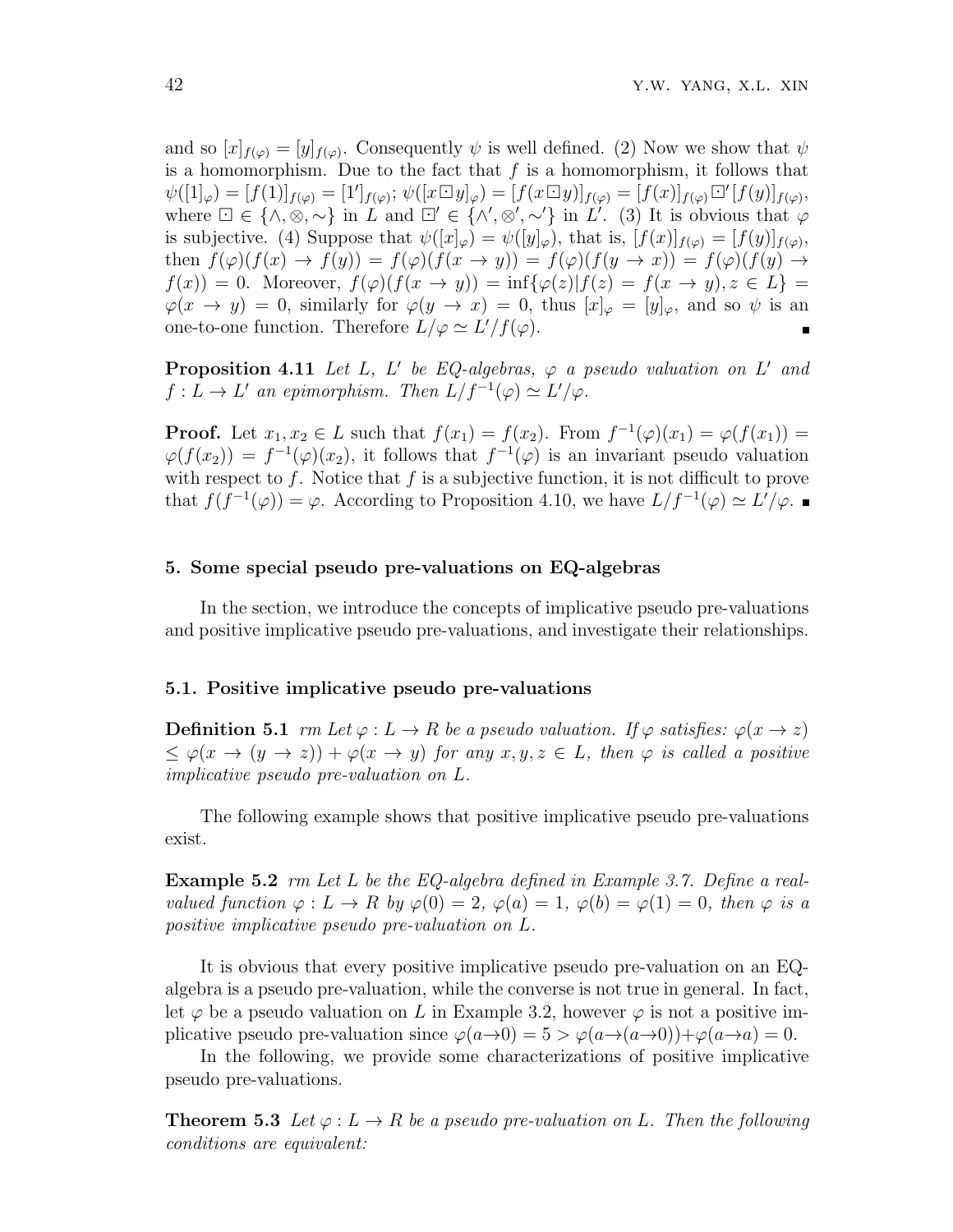- (1) *φ is a positive implicative pseudo pre-valuation;*
- $(2) \varphi((x \wedge (x \rightarrow y)) \rightarrow y) = 0$  *for any*  $x, y \in L$ ;
- (3)  $\varphi(x \to y) = \varphi(x \to (x \to y))$  for any  $x, y \in L$ .

**Proof.** (1)  $\Rightarrow$  (2) Observe that  $(x \land (x \rightarrow y)) \rightarrow x = 1$  and  $(x \land (x \rightarrow y)) \rightarrow (x \rightarrow y) = 1$ , we get that  $\varphi((x \wedge (x \to y)) \to y) \leq \varphi((x \wedge (x \to y)) \to x) + \varphi((x \wedge (x \to y)) \to x)$  $(x \rightarrow y) = 0$  by hypothesis, and so  $\varphi((x \land (x \rightarrow y)) \rightarrow y) = 0$ .

 $(2) \Rightarrow (3)$  From  $x \to y \leq x \to (x \to y)$ , we get that  $\varphi(x \to (x \to y)) \leq$  $\varphi(x \to y)$  by Proposition 3.4. For the inverse inequality, consider that  $x \to$  $(x \rightarrow y) = x \rightarrow (x \land (x \rightarrow y))$  and  $\varphi((x \land (x \rightarrow y)) \rightarrow y) = 0$ , we get that  $\varphi(x \to (x \to y)) = \varphi(x \to (x \land (x \to y))) + \varphi((x \land (x \to y)) \to y) > \varphi(x \to y),$ consequently (3) is valid.

 $(3) \Rightarrow (1)$  Suppose that (3) hold, together with  $x \rightarrow (y \rightarrow z) \le ((y \rightarrow z) \rightarrow$  $(x\rightarrow z)\rightarrow(x\rightarrow(x\rightarrow z))$  and  $x\rightarrow y\leq(y\rightarrow z)\rightarrow(x\rightarrow z)$ , we obtain that  $\varphi(x\rightarrow(y\rightarrow z))$ +  $\varphi(x \to y) \geq \varphi(((y \to z) \to (x \to z)) \to (x \to (x \to z))) + \varphi((y \to z) \to (x \to z)) \geq \varphi(x \to z)$  $(x \to z)$ ) =  $\varphi(x \to z)$ . Hence  $\varphi$  is a positive implicative pseudo pre-valuation.

In the following, we will investigate some characterizations of positive implicative pseudo pre-valuations in some special types of EQ-algebras.

**Theorem 5.4** *Let L be a residuated EQ-algebra and*  $\varphi: L \to R$  *a pseudo prevaluation on L*. Then the following conditions are equivalent: for any  $x, y, z \in L$ ,

- (1) *φ is a positive implicative pseudo pre-valuation;*
- $(2) \varphi((x \otimes y) \rightarrow z) = \varphi((x \wedge y) \rightarrow z);$
- $(3) \varphi((x \wedge y) \rightarrow (x \otimes y)) = 0;$
- $(4) \varphi((x \wedge (x \rightarrow y)) \rightarrow (x \otimes y)) = 0;$
- (5)  $\varphi(x \to (x \otimes x)) = 0.$

**Proof.** (1)  $\Rightarrow$  (2)  $\varphi((x \wedge y) \rightarrow z) \geq \varphi((x \otimes y) \rightarrow z)$  follows from  $(x \wedge y) \rightarrow z$  $z \leq (x \otimes y) \rightarrow z$ . On the other hand, since L is a residuated EQ-algebra, then  $(x \otimes y) \rightarrow z \leq x \rightarrow (y \rightarrow z) \leq (x \wedge y) \rightarrow (y \wedge (y \rightarrow z))$ , therefore  $\varphi((x \otimes y) \rightarrow z) \geq \varphi((x \wedge y) \rightarrow (y \wedge (y \rightarrow z)))$ . According to Theorem 5.3, we get that  $\varphi((y \wedge (y \rightarrow z)) \rightarrow z) = 0$ , and thus  $\varphi((x \otimes y) \rightarrow z) \geq \varphi((x \wedge y) \rightarrow z)$  $(y \wedge (y \rightarrow z))$  +  $\varphi((y \wedge (y \rightarrow z)) \rightarrow z) \geq \varphi((x \wedge y) \rightarrow z)$ . Consequently  $\varphi((x \otimes y) \rightarrow z)) = \varphi((x \wedge y) \rightarrow z).$ 

 $(2) \Rightarrow (3)$  For any  $x, y \in L$ , we obtain that  $\varphi((x \wedge y) \rightarrow (x \otimes y)) = \varphi((x \otimes y) \rightarrow$  $(x \otimes y) = 0.$ 

 $(3) \Rightarrow (4)$  Since  $x \otimes (x \rightarrow y) \leq x \wedge y$ , then  $(x \wedge (x \rightarrow y)) \rightarrow (x \otimes (x \vee y)) \leq y$  $(x \wedge (x \rightarrow y)) \rightarrow (x \wedge y)$ . Combination with the hypothesis, we obtain that  $0 = \varphi((x \wedge (x \rightarrow y)) \rightarrow (x \otimes (x \rightarrow y))) \geq \varphi((x \wedge (x \rightarrow y)) \rightarrow (x \wedge y)).$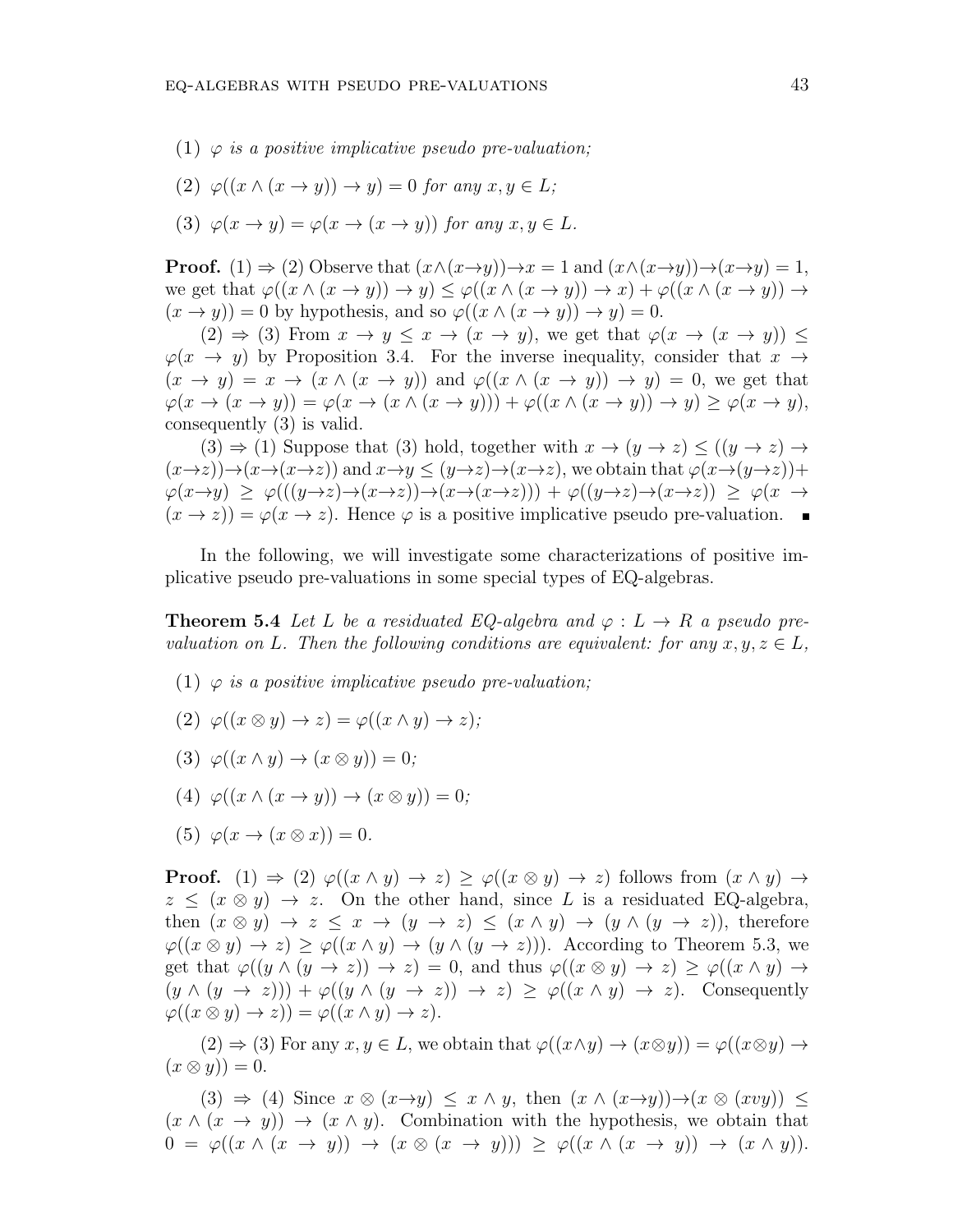Hence  $\varphi((x \wedge (x \rightarrow y)) \rightarrow (x \wedge y)) = 0$ . According to Proposition 3.5, we have  $\varphi((x \wedge (x \to y)) \to (x \otimes y)) \leq \varphi((x \wedge (x \to y)) \to (x \wedge y)) + \varphi((x \wedge y) \to (x \otimes y)) = 0.$ Hence  $\varphi((x \wedge (x \rightarrow y)) \rightarrow (x \otimes y)) = 0.$ 

 $(4) \Rightarrow (5)$  Taking  $y = x$ , it is easy to obtain (5) from (4).

 $(5) \Rightarrow (1)$  It follows immediately from Proposition 3.5 and hypothesis that  $\varphi(x \to z) \leq \varphi(x \to (x \otimes x)) + \varphi((x \otimes x) \to z) = \varphi((x \otimes x) \to z) \leq \varphi((x \otimes x) \to z)$  $(y \otimes (y \to z))) \leq \varphi((x \otimes x) \to (x \otimes y)) + \varphi((x \otimes y) \to (y \otimes (y \to z))).$  Obverse that *L* is a residuated EQ-algebra, we have  $\varphi((x \otimes x) \to (x \otimes y)) \leq \varphi(x \to y)$ and  $\varphi((x \otimes y) \rightarrow (y \otimes (y \rightarrow z))) \leq \varphi(x \rightarrow (y \rightarrow z))$  by Lemma 2.5. Thus  $\varphi(x \to z) \leq \varphi(x \to (y \to z)) + \varphi(x \to y)$ , and so  $\varphi$  is a positive implicative pseudo pre-valuation.

**Theorem 5.5** Let L be a good EQ-algebra and  $\varphi$  a pseudo pre-valuation on L. *Then*  $\varphi$  *is a positive implicative pseudo pre-valuation if and only if*  $\varphi((x \to y) \to$  $(x \to z)$ )  $\leq \varphi(x \to (y \to z))$  *for any*  $x, y, z \in L$ *.* 

**Proof.** Since *L* is a good EQ-algebra, then  $\varphi((x \to y) \to (x \to z)) = \varphi(x \to z)$  $((x \rightarrow y) \rightarrow z)) \leq \varphi((x \rightarrow y) \rightarrow z)$  by Lemma 2.4 and Proposition 3.4.

Conversely, we have  $\varphi(x \to (y \to z)) + \varphi(x \to y) \geq \varphi((x \to y) \to (x \to z)) + \varphi(x \to y)$  $\varphi(x \to z)$  for any  $x, y, z \in L$ , thus  $\varphi$  is a positive implicative pseudo prevaluation.

#### **5.2. Implicative pseudo pre-valuations**

We now proceed to investigate particular classes of pseudo pre-valuations. For this purpose, we introduce the concept of implicative pseudo pre-valuations as follows.

**Definition 5.6** Let  $\varphi : L \to R$  be a real-valued function. If  $\varphi$  satisfies the following conditions: for any  $x, y, z \in L$ ,

- (1)  $\varphi(1) = 0$ ,
- $(2)$   $\varphi(x) \leq \varphi(z \to ((x \to y) \to x)) + \varphi(z),$

then  $\varphi$  is called an implicative pseudo pre-valuation on  $L$ .

**Example 5.7** Let  $L = \{0, a, b, 1\}$  be a chain with Cayley tables as follows:

| $\otimes$   0 a b 1 |  |                                    |  | $\sim$   0 a b 1 |                                    |  | $\rightarrow$ 0 a b 1 |                                    |  |
|---------------------|--|------------------------------------|--|------------------|------------------------------------|--|-----------------------|------------------------------------|--|
|                     |  | $0 \mid 0 \quad 0 \quad 0 \quad 0$ |  |                  | $0 \mid 1 \quad 0 \quad 0 \quad 0$ |  |                       | $0 \mid 1 \quad 1 \quad 1 \quad 1$ |  |
|                     |  | $a \mid 0$ a a a                   |  |                  | $a \mid 0 \quad 1 \quad b \quad a$ |  |                       | $a \mid 0 \quad 1 \quad 1 \quad 1$ |  |
|                     |  | $b \mid 0$ a a b                   |  |                  | $b \mid 0 \quad b \quad 1 \quad b$ |  |                       | $b \mid 0 \quad b \quad 1 \quad 1$ |  |
|                     |  | $1 \vert 0$ a b 1                  |  |                  | $1 \mid 0$ a b 1                   |  |                       | $1 \vert 0$ a b 1                  |  |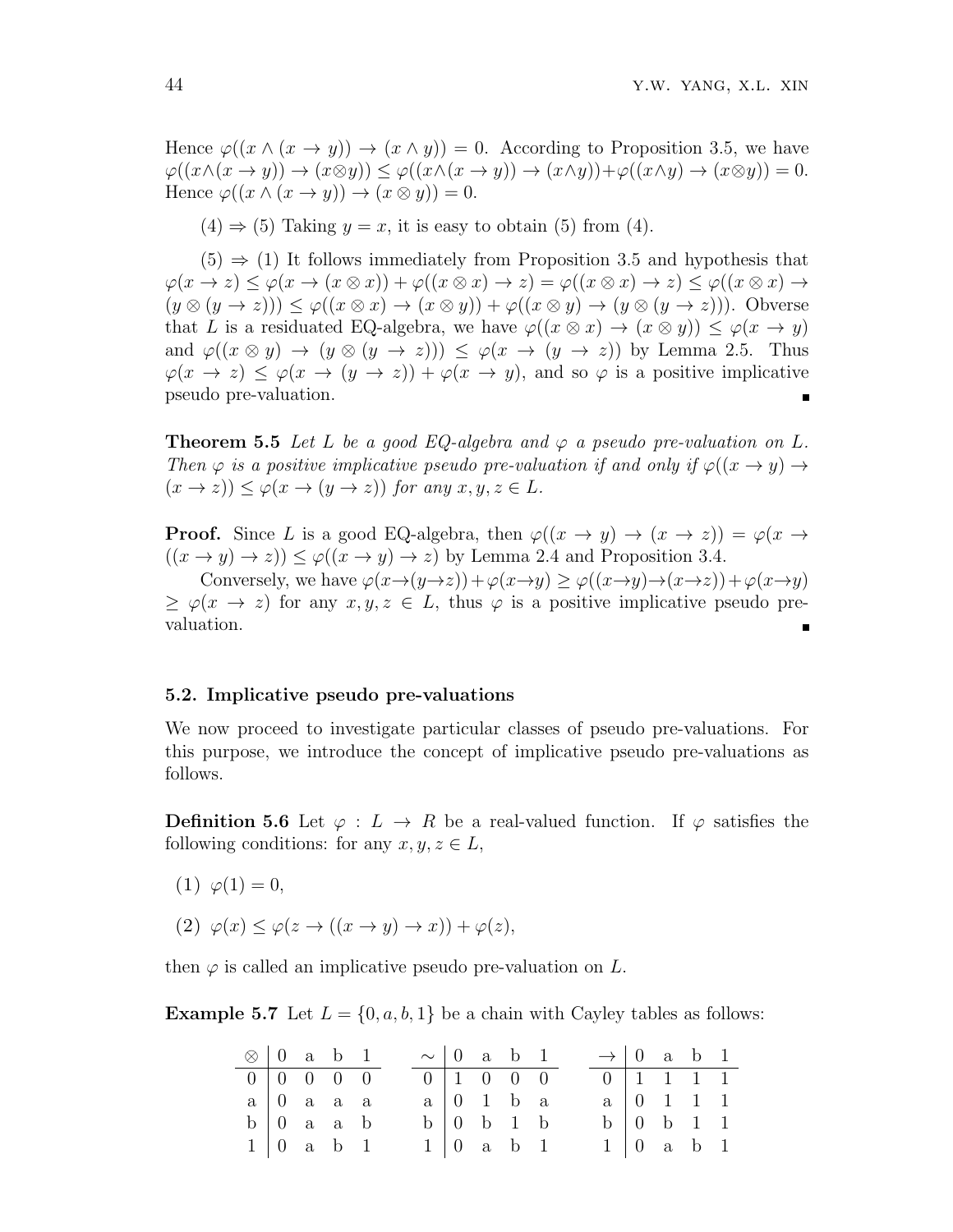Routine calculation shows that  $(L, \wedge, \otimes, \sim, 1)$  is an EQ-algebra. Define a realvalued function  $\varphi: L \to R$  by  $\varphi(0) = 3$ ,  $\varphi(a) = \varphi(b) = \varphi(1) = 0$ . Then  $\varphi$  is an implicative pseudo pre-valuation.

**Proposition 5.8** *Every implicative pseudo pre-valuation is a pseudo pre-valuation, moreover every implicative pseudo pre-valuation is a positive implicative pseudo pre-valuation.*

**Proof.** From  $y \leq 1 \rightarrow y$ , it follows that  $x \rightarrow y \leq x \rightarrow (1 \rightarrow y)$ . If  $x \leq y$ , then  $1 = x \rightarrow (1 \rightarrow y) = x \rightarrow ((y \rightarrow y) \rightarrow y)$ , and so  $\varphi(y) \leq \varphi(x \rightarrow ((y \rightarrow y) \rightarrow y))$  $(y)$ ) +  $\varphi(x) = \varphi(x)$ , that is,  $x \leq y$  implies that  $\varphi(y) \leq \varphi(x)$ . Now let  $x, y \in L$ , since  $\varphi(x) + \varphi(x \to y) \geq \varphi(x) + \varphi(x \to (1 \to y)) = \varphi(x) + \varphi(x \to ((y \to 1) \to$  $y$ ))  $\geq \varphi(y)$ , thus  $\varphi$  is a pseudo pre-valuation. Since  $\varphi$  is an implicative pseudo prevaluation on *L*, then  $\varphi(x \to y) \leq \varphi(1 \to (((x \to y) \to y) \to (x \to y))) + \varphi(1) =$  $\varphi((x \to y) \to y) \to (x \to y)$  for any  $x, y \in L$ . On one hand, due to the fact that  $x \to (x \to y) \le ((x \to y) \to y) \to (x \to y)$ , we have  $\varphi(((x \to y) \to y) \to y)$  $(x \rightarrow y) \leq \varphi(x \rightarrow (x \rightarrow y))$ , and so  $\varphi(x \rightarrow y) \leq \varphi(x \rightarrow (x \rightarrow y))$ . On the other hand, using Proposition 3.4, we get that  $\varphi(x \to (x \to y)) \leq \varphi(x \to y)$ , thus  $\varphi(x \to (x \to y)) = \varphi(x \to y)$ . By Theorem 5.3,  $\varphi$  is a positive implicative pseudo pre-valuation.

A positive implicative pseudo pre-valuation is not an implicative pseudo prevaluation in general. In fact, Let *L* be the EQ-algebra defined in Example 3.7 and  $\varphi: L \to R$  a positive implicative pseudo pre-valuation defined in Example 5.2, while  $\varphi$  is not an implicative pseudo pre-valuation, since  $\varphi(a) = 1 > \varphi(1 \rightarrow$  $((a \rightarrow 0) \rightarrow a)) + \varphi(1) = 0.$ 

The above discussing also displays that a pseudo pre-valuation is not an implicative pseudo pre-valuation in general. Nextly, we give some conditions for a pseudo pre-valuation to be an implicative pseudo pre-valuation.

**Theorem 5.9** *Let*  $\varphi: L \to R$  *be a real-valued function. If*  $\varphi$  *is a pseudo prevaluation on L*, then  $\varphi$  *is an implicative pseudo pre-valuation if and only if*  $\varphi((x \rightarrow$  $y) \rightarrow x$  =  $\varphi(x)$  *for any*  $x, y \in L$ *.* 

**Proof.** Assume that  $\varphi$  is an implicative pseudo pre-valuation, then we get that  $\varphi((x \to y) \to x) = \varphi(1 \to ((x \to y) \to x)) + \varphi(1) \geq \varphi(x)$  for any  $x, y \in L$ . To obtain the reverse inequality, notice that  $x \leq (x \rightarrow y) \rightarrow x$ , we have  $\varphi(x)$  $\varphi((x \to y) \to x)$ , and thus  $\varphi((x \to y) \to x) = \varphi(x)$ .

Conversely, suppose that  $\varphi((x \to y) \to x) = \varphi(x)$  for any  $x, y \in L$ . Consider that  $\varphi$  is a pseudo pre-valuation on *L*, we get that  $\varphi(z \to ((x \to y) \to x)) + \varphi(z) \ge$  $\varphi((x \to y) \to x)$ . From  $\varphi((x \to y) \to x) = \varphi(x)$ , it follows that  $\varphi(z \to ((x \to y) \to x))$  +  $\varphi(z) \geq \varphi(x)$ . Consequently,  $\varphi$  is an implicative pseudo pre-valuation.  $\blacksquare$ 

An interesting application of Theorem 5.9 is to a proof of the following important result.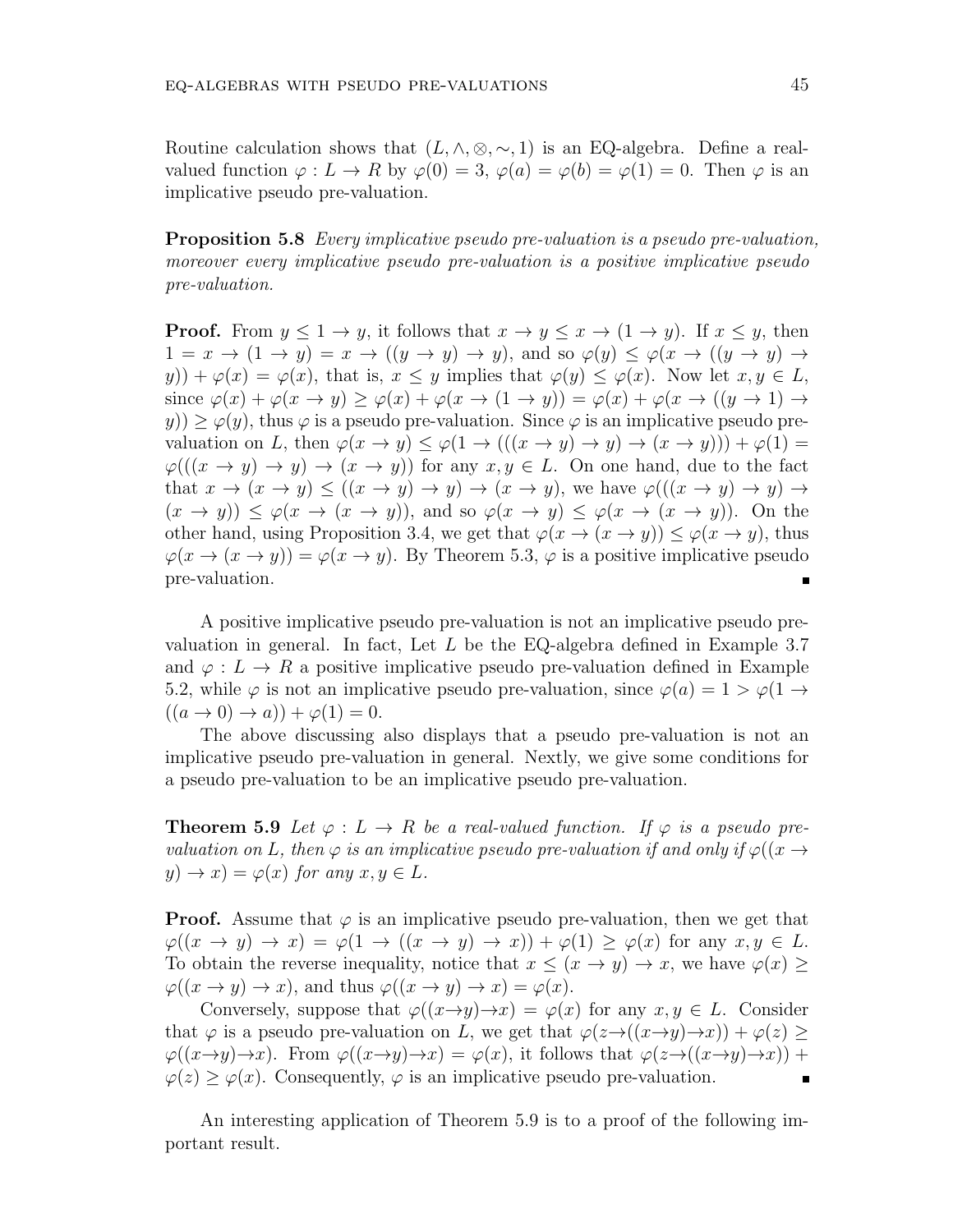**Theorem 5.10** *Let L be an EQ-algebra with a bottom element* 0 *and φ a pseudo pre-valuation on L, then*  $\varphi$  *is an implicative pseudo pre-valuation if and only if*  $\varphi(\neg x \to x) = \varphi(x)$  *for any*  $x \in L$ *.* 

**Proof.** Suppose that  $\varphi$  is an implicative pseudo pre-valuation, then we have  $\varphi(x) = \varphi((x \to 0) \to x) = \varphi(\neg x \to x)$  for any  $x \in L$  by Theorem 5.9.

Conversely, due to the fact that  $(x \rightarrow y) \rightarrow x \leq \neg x \rightarrow x$ , we have  $\varphi((x \rightarrow y) \rightarrow x) \geq$  $\varphi(\neg x \rightarrow x) = \varphi(x)$ . As for the reverse inequality, observe that  $x \leq (x \rightarrow y) \rightarrow x$ , we get  $\varphi(x) > \varphi((x \to y) \to x)$ , and thus  $\varphi(x) = \varphi((x \to y) \to x)$ . Therefore  $\varphi$  is an implicative pseudo pre-valuation.

Let  $\varphi$  be a pre-valuation on *L*. If  $\varphi(x \to (y \to z)) = \varphi(y \to (x \to z))$  for any  $x, y, z \in L$ , then we say that  $\varphi$  has the weak exchange principle.

**Theorem 5.11** *Let L be an EQ-algebra with a bottom element* 0*, and φ a pseudo pre-valuation on L with the weak exchange principle. Then the following statements are equivalent:*

- (1) *φ is an implicative pseudo pre-valuation;*
- $(\alpha)(2) \varphi(x \to (\neg z \to y)) + \varphi(y \to z) > \varphi(x \to z)$  for any  $x, y, z \in L$ ;

(3) 
$$
\varphi(x \to (\neg z \to z)) = \varphi(x \to z)
$$
 for any  $x, z \in L$ .

**Proof.** (1)  $\Rightarrow$  (2) From  $y \rightarrow z \leq (x \rightarrow y) \rightarrow (x \rightarrow z)$ , we get that  $\varphi(x \rightarrow z)$  $(\neg z \rightarrow y)) + \varphi(y \rightarrow z) \geq \varphi(\neg z \rightarrow (x \rightarrow y)) + \varphi((x \rightarrow y) \rightarrow (x \rightarrow z)) \geq$  $\varphi(\neg z \rightarrow (x \rightarrow z))$  as  $\varphi$  has the weak exchange principle. Notice that  $\neg z \rightarrow$  $(x \to z) \leq \neg(x \to z) \to (x \to z)$ , together with Theorem 5.10, we obtain that  $\varphi(\neg(x \to z) \to (x \to z)) = \varphi(x \to z) \leq \varphi(\neg z \to (x \to z))$ . Therefore  $\varphi(x \to (\neg z \to y)) + \varphi(y \to z) \geq \varphi(x \to z).$ 

 $(2) \Rightarrow (3)$  By hypothesis, we have  $\varphi(x \to z) \leq \varphi(x \to (\neg z \to z)) + \varphi(z \to z)$  $=\varphi(x \to (\neg z \to z))$  for any  $x, z \in L$ . To obtain the reverse inequality, obverse that  $x \to z \leq x \to (\neg z \to z)$ , we get  $\varphi(x \to (\neg z \to z)) \leq \varphi(x \to z)$ . Thus  $\varphi(x \to (\neg z \to z)) = \varphi(x \to z).$ 

 $(3) \Rightarrow (1)$  Using the hypothesis, together with Proposition 3.4, we have  $\varphi(x) = \varphi(1 \to x) = \varphi(1 \to (\neg x \to x)) = \varphi(\neg x \to x)$ . By Theorem 5.10,  $\varphi$ is an implicative pseudo pre-valuation.  $\blacksquare$ 

Next, we further find the conditions under which a positive implicative pseudo pre-valuation is equivalent to an implicative pseudo pre-valuation.

**Theorem 5.12** *Let*  $L$  *be an EQ-algebra with a bottom element* 0*, and*  $\varphi$  *a positive implicative pseudo pre-valuation on*  $L$ . Then  $\varphi$  *is an implicative pseudo prevaluation if and only if*  $\varphi(x) \leq \varphi(\neg\neg x)$  *for any*  $x \in L$ *.*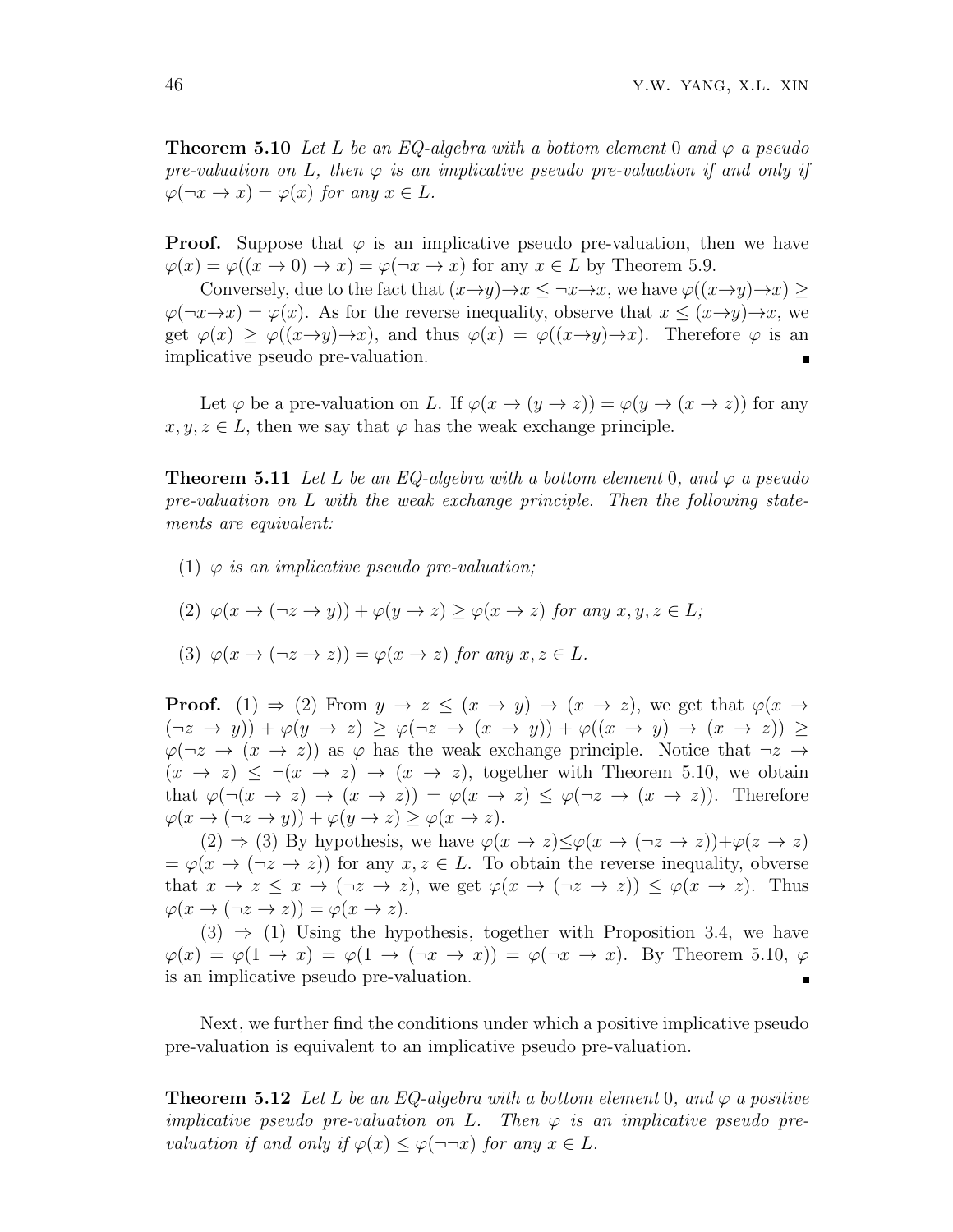**Proof.** Assume that  $\varphi$  is an implicative pseudo pre-valuation, from  $\neg\neg x = \neg x \rightarrow$  $0 \leq \neg x \to x$ , it follows that  $\varphi(\neg x \to x) \leq \varphi(\neg \neg x)$ . According to Theorem 5.10, we get  $\varphi(x) = \varphi(\neg x \to x) \leq \varphi(\neg \neg x)$ .

Conversely, since  $\neg x \rightarrow x \leq (x \rightarrow 0) \rightarrow (\neg x \rightarrow 0) = \neg x \rightarrow (\neg x \rightarrow 0)$ , then  $\varphi(\neg x \to (\neg x \to 0)) \leq \varphi(\neg x \to x)$ . It follows immediately from Theorem 5.3 and Proposition 3.4 that  $\varphi(\neg\neg x) = \varphi(\neg x \to 0) \leq \varphi(\neg x \to x) \leq \varphi(x)$ . Using hypothesis, we obtain that  $\varphi(\neg x \to x) = \varphi(x)$ . By Theorem 5.10,  $\varphi$  is an implicative pseudo pre-valuation.

As a consequence of Theorem 5.12 together with Lemma 2.4, we have the following result.

**Corollary 5.13** *Let L be a good EQ-algebra with a bottom element* 0*, and*  $\varphi$  *a positive implicative pseudo pre-valuation on L. Then φ is an implicative pseudo pre-valuation if and only if*  $\varphi(x) = \varphi(\neg\neg x)$  *for any*  $x \in L$ *.* 

**Acknowledgements.** The authors are grateful to the referees for useful suggestions and comments which led to an improvement of the paper. The works described in this paper are partially supported by the Higher Education Key Scientific Research Program Funded by Henan Province (Nos. 16A110028, 16A130004) and National Natural Science Foundation of China (No. 11571281).

#### **References**

- [1] Borzooei, R.A., Ganji Saffar, B., *States on EQ-algebras,* J. Intell. Fuzzy Systems, 29 (2015), 209–221.
- [2] Bus¸neag, D., *Hilbert algebras with valuations*, Discrete Math., 263 (2003), 11–24.
- [3] BUSNEAG, D., *Valuations on residuated lattices*, An. Univ. Craiova Ser. Mat. Inform., 34 (2007), 21–28.
- [4] Chang, C.C., *Algebraic analysis of many-valued logics*, Trans. Amer. Math. Soc., 88 (1958), 467–467.
- [5] Doh, M.I., Kang, M.S., *BCK/BCI-algebras with pseudo valations*, Honam Math. J., 32 (2010), 217–226.
- [6] Esteva, F., Godo, L., *Monoidal t-norm based logictowards a logic for leftcontinuous t-norms*, Fuzzy Sets and Systems, 124 (2001), 271–288.
- [7] Ei-Zekey, M., *Representable good EQ-algebras*, Soft Comput., 14 (2010), 1011–1023.